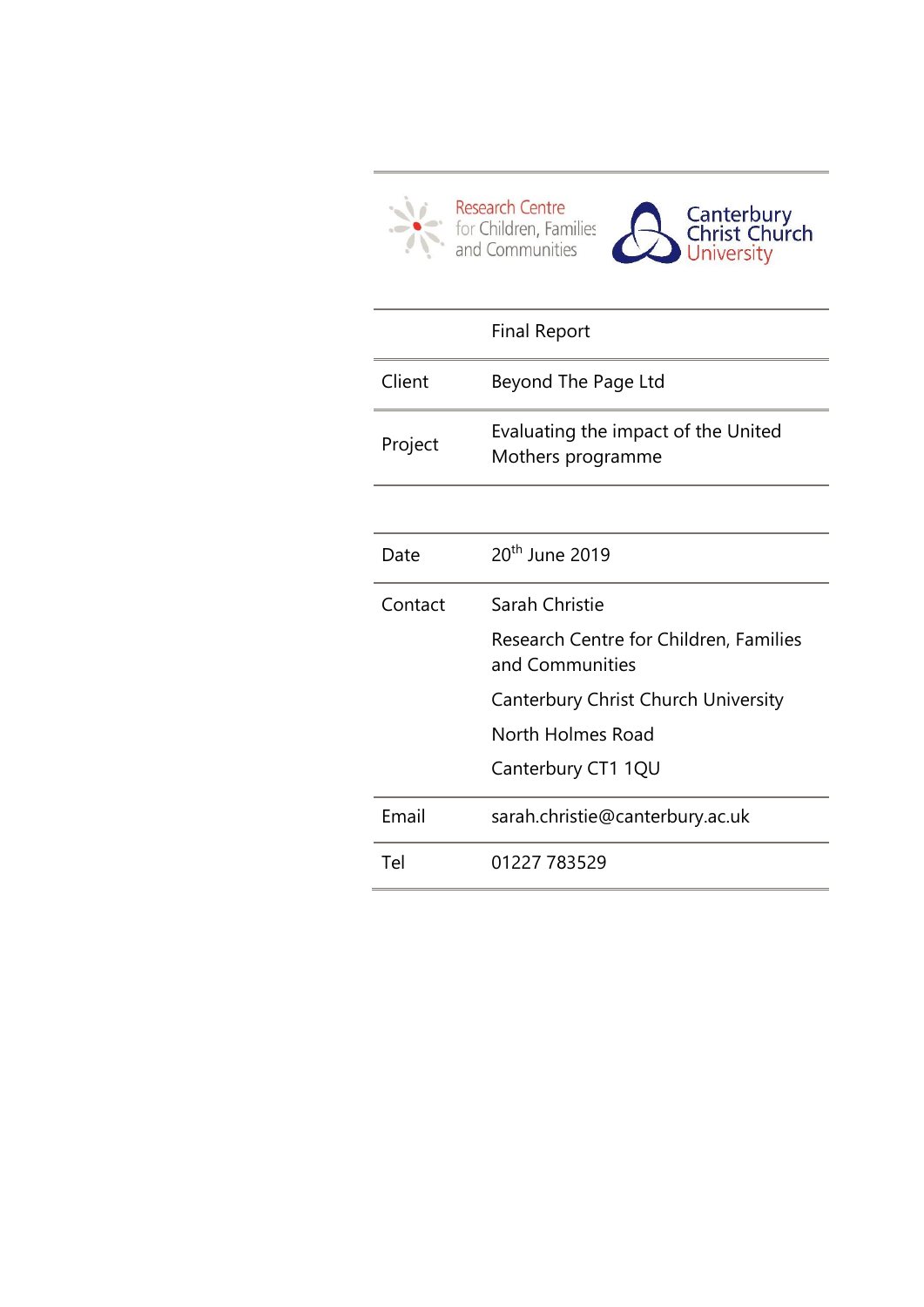# Contents

| Figure 1: Sociogram illustrating the social and community connections of United Mothers   |
|-------------------------------------------------------------------------------------------|
| Development of a tentative framework of the process through which United Mothers supports |
| Figure 2: A tentative framework for the process through which UM attendees' community     |
|                                                                                           |
|                                                                                           |
|                                                                                           |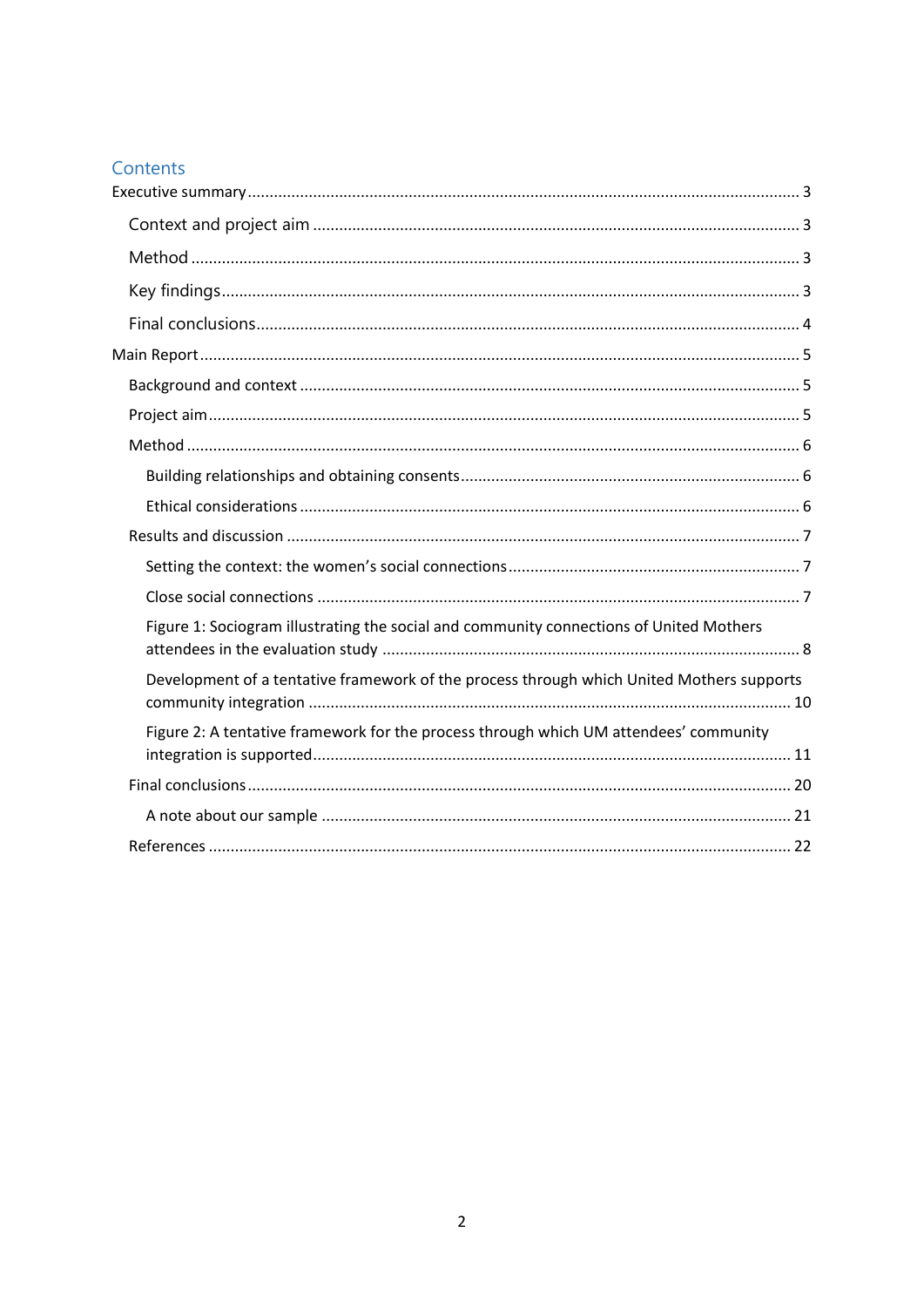# <span id="page-2-0"></span>Executive summary

### <span id="page-2-1"></span>Context and project aim

United Mothers is a collaborative programme currently operating in East Kent, produced and managed by Beyond The Page Ltd, in partnership with Wantsum Arts. The programme's unique offering combines teaching English for Speakers of Other Languages (ESOL) with Natural Voice techniques including singing, plus drama and other creative activities and aims to achieve lasting change in relationships, communication and participation. Sessions are attended mainly by mothers who are learners of English but also those who already speak English as a first or additional language.

This project aimed to evaluate the impact of women's attendance at United Mothers groups on their integration into the local community.

### <span id="page-2-2"></span>Method

Fourteen participants were recruited through opportunity sampling of women who were attendees at a United Mothers class in East Kent at the time of the research project. Participants were invited and supported to create personal sociograms to visually describe their community connections. The researcher discussed the visualisations with each participant on a one to one basis, focusing on their migration 'story', the nature of their social connections, their views on the United Mothers sessions and their perception of the impact of their attendance on their lives.

## <span id="page-2-3"></span>Key findings

Contextually, we found that the social networks of the women were small and close connections were likely to exist within their co-ethnic communities. The strongest links that the women had outside these co-ethnic connections was in connection with their children's schools, as a result of their regular presence there and connections made with other parents through their children. However, the strength of these connections seems reliant on English language ability – those with weaker language skills had not developed any strong connections with English speakers at school. Some women also had developed limited connections through their place of worship or work. More distant connections or 'weak ties' (Granovetter, 1973), which have been traditionally considered as instrumental in the lives of migrants in supporting the acquisition of social capital (see Bourdieu, 1986 and Putnam, 2000), were also minimal. This appears to be a result of limited opportunities for the women to develop connections as a result of their caring responsibilities.

Analysis of the discussions with the women, centred around their sociograms, enabled us to establish key themes around the value to them of the United Mothers groups and their perceptions of the impact of their engagement with the classes on their integration into the community. From this, we developed a tentative framework through which we consider that United Mothers supports the women's community integration. The framework describes a three-stage process: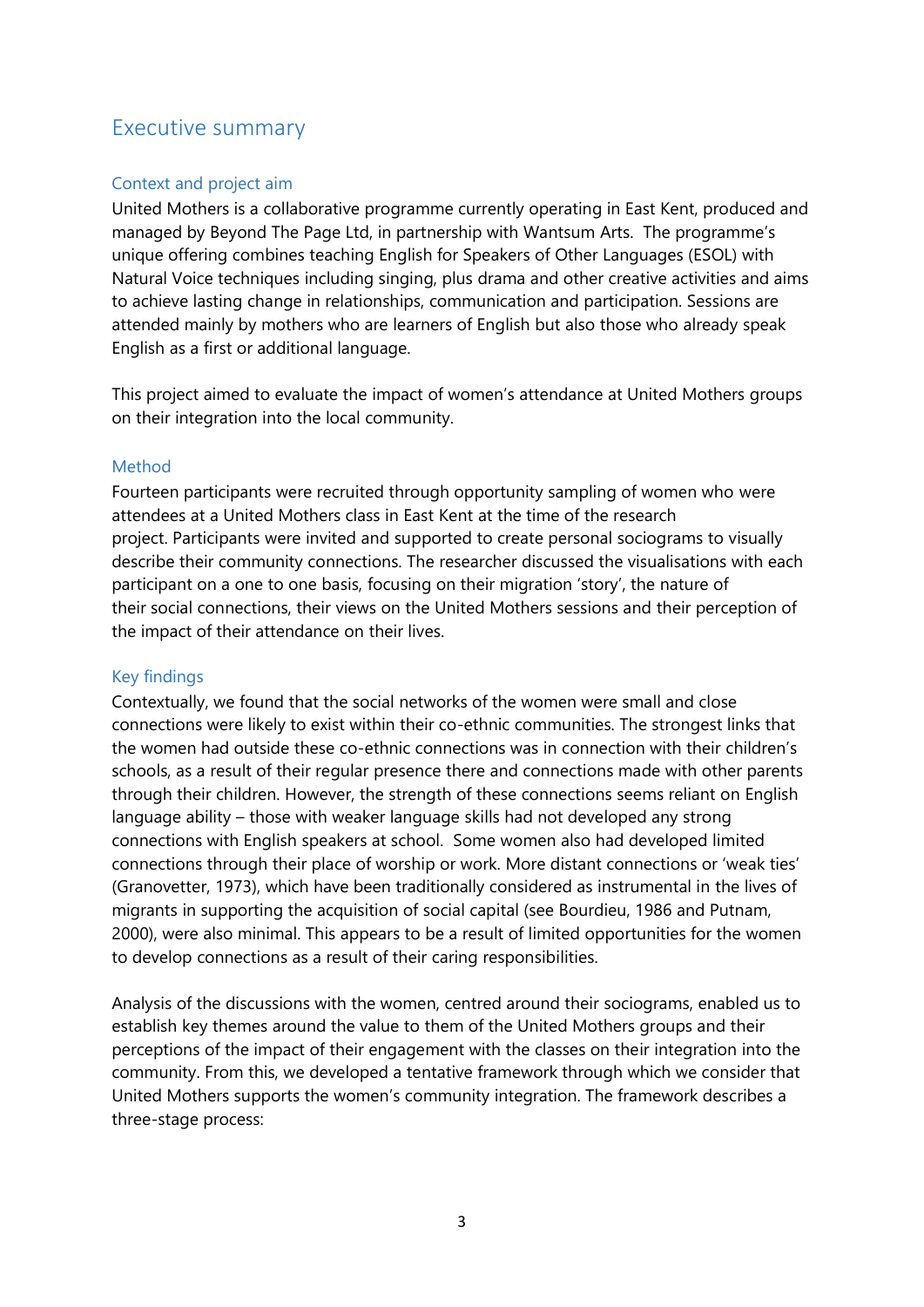**Stage 1: Women are successfully recruited and engaged** as a result of the following features:

- Positioning of United Mothers groups at the centre of the women's social communities
- An open door policy and relaxed attendance requirements widens reach
- No cost barrier to attendance
- United Mothers group facilitators are welcoming, friendly and skilled practitioners

**Stage 2: Holistic needs are met** as a result of the following features:

- Skilled differentiation members' diverse language learning needs are understood and met
- Classes offer positive energy, fun and enjoyment
- Acceptance is offered, trust is built and United Mothers groups become a place of safety
- Group activities connect with other community hubs e.g. school, health, religion
- Close connections and friendships develop between group members
- In-house opportunities are created for members for work experience, volunteering and paid employment

**Stage 3: Community integration is supported** as a result of the following benefits:

- Enhanced language confidence
- United Mothers members' connections with community hubs are strengthened e.g. schools
- Enhanced social confidence
- Enhanced wellbeing
- United Mothers members gain paid employment or work experience
- Individual social connections increase and or are strengthened
- United Mothers groups become active community hubs in their own right
- Members' tolerance and understanding of other cultures is enhanced

### <span id="page-3-0"></span>Final conclusions

This project aimed to evaluate the impact of women's attendance at United Mothers groups on their community integration. Creation of individual sociograms and accompanying discussions with fourteen women enabled us to draw a range of conclusions around their involvement with United Mothers and their perceptions of the impact of this on their social connections and lives.

Key findings indicate that United Mothers successfully provides women with support and opportunities to further their integration into the community. We tentatively suggest that the nature of this support operates within the framework of a three-stage process through which women are successfully engaged; diverse, holistic needs are met; and community integration is supported through varied means. Of specific note is that attendance at United Mothers groups supported more than a third of the women that participated in the research to gain some form of employment through their attendance at the groups. A second key finding relates to the identification of the United Mothers groups as active community hubs in themselves and, thus, the women who attend and participate as active citizens.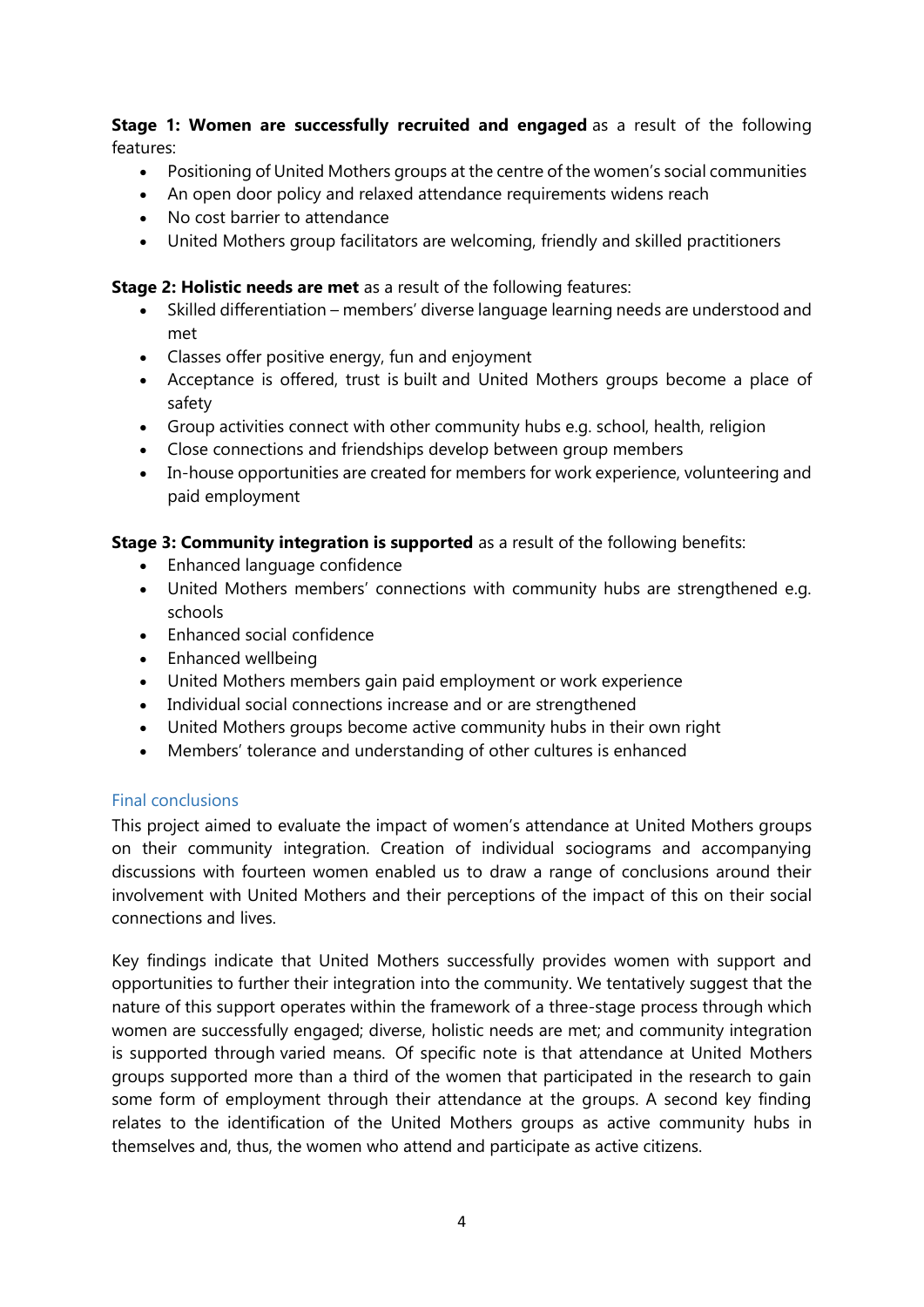# <span id="page-4-0"></span>Main Report

### <span id="page-4-1"></span>Background and context

United Mothers is a collaborative programme, produced and managed by Beyond The Page Ltd, in partnership with Wantsum Arts. These two community organisations operate in East Kent (see [www.beyondthepage.org.uk](http://www.beyondthepage.org.uk/) and [www.wantsumarts.co.uk\)](http://www.wantsumarts.co.uk/). Weekly sessions, lasting around two hours, are held in several community locations in the district and are free to attend for all women, although they are generally aimed at those who are mothers of young children. Originally linked into primary schools, they are now neighbourhood groups, with a range of referring agencies, in addition to group members. There is one closed group (not included in this study) at a safe house for women who have been trafficked or are victims of modern-day slavery.

The programme's unique offering combines teaching English for Speakers of Other Languages (ESOL) with Natural Voice techniques including singing, plus drama and other creative activities and aims to achieve lasting change in relationships, communication and participation. Sessions are attended mainly by mothers who are learners of English but also those who speak English as a first or additional language. Where possible, a representative of the school staff also attends the sessions. The United Mothers groups do not run for a fixed period but, at present, are dependent on the continuance of external funding.

## <span id="page-4-2"></span>Project aim

The initial aim of this project was to evaluate the United Mothers programme aim of achieving change in relationships, communication and participation by capturing the changes in United Mothers programme attendees' perceptions of their community networks across a four to six month period and by understanding the role of the United Mothers sessions in these changes. However, as the project progressed, it became clear that it would be necessary to adjust the evaluation aim in line with the fluidity of the women passing in and out of United Mothers sessions, and also the nature of the data that could accurately be collected in a short period of time. Ultimately, this project aimed to evaluate the broader contribution that United Mothers makes to the attendees' community integration. As had initially been planned, community networks were visualised by participants through the creation of personal sociograms. Discussions with participants, using the sociograms as a prompt for questions, enabled us to better understand the women's social contexts and how United Mothers impacts on the women's community integration.

Sociograms are visual representations of social networks and include the individuals and groups within an individual's perceived community and the connections between these entities. They have been utilised in research in various forms, including electronic and hand written versions, over many decades (Tubaro et al., 2016) and previous work has indicated that they are a useful tool with which to measure the networks underpinning communities of school staff (Penuel et al., 2009) and migrant communities (Ryan and D'Angelo, 2017). The specific ease of creation of 'hand created' sociograms offer the unique potential for communication of thoughts and perspectives which bypasses sophisticated use of the written or spoken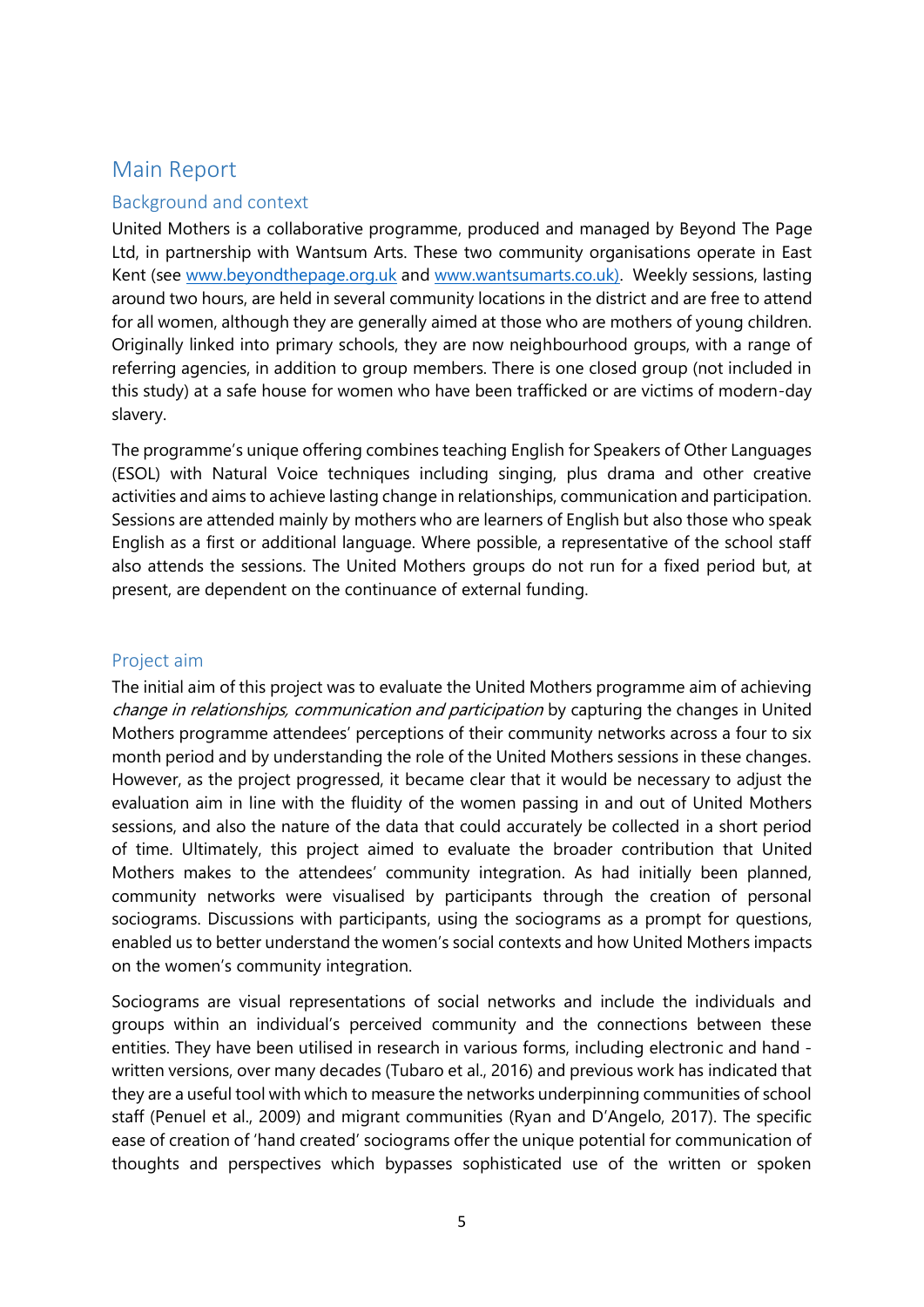language and may offer a preferable means of expression for those reluctant to engage in research verbally. For these reasons, this type of data collection may present a rare opportunity to gather data in a common format that is both egalitarian and comparable from people with different English language abilities.

#### <span id="page-5-0"></span>Method

A literature review and scoping exercise was carried out to inform the development of a sociogram template and the most appropriate procedures for administration and facilitation of the creation of the completed visualisations by this unique group of participants. Fourteen participants were recruited through opportunity sampling of women who attended the United Mothers classes in East Kent. After the research had been introduced and appropriate consents obtained (documents were available in languages other than English where necessary), participants (working in a group environment) were invited to create personal sociograms with guidance from the researcher. Where necessary, language support was provided for those who required it. The researcher discussed the visualisations with each participant on a one to one basis, focusing their migration 'story', their social connections, their views on the United Mothers sessions and how they felt their attendance impacts on them. Interviews with participants varied in length from around 15 minutes to around 25 minutes and were audiorecorded.

The sociogram and discussion data was thematically analysed to better understand the impact of United Mothers on the community integration of the women who attend and a tentative framework for the process through which United Mothers supports community integration was developed utilising the principles of grounded theory (Strauss and Corbin, 1990).

#### <span id="page-5-1"></span>Building relationships and obtaining consents

We are extremely grateful to Sheila Macdonald of Beyond The Page and Jodi Watson of Wantsum Arts who have assisted the project by allowing the researcher to attend as many United Mothers sessions as required, facilitating the recruitment of research participants and planning time for data collection.

All United Mothers attendees that were approached to participate in the research agreed to do so. Consent was obtained from potential participants using documents written in plain English, translated into other relevant languages where necessary, and by ensuring that verbal explanations of the process were clear and transparent.

#### <span id="page-5-2"></span>Ethical considerations

The research was carried out according to the ethical requirements stipulated in the proportionate review process of Canterbury Christ Church University. This was applied for and granted on 17<sup>th</sup> January 2018. Data and research outputs have been anonymised and confidentially stored. For the purposes of this report, in view of the small number of participants and the need to protect the women's identity, the women's names have been replaced with participant numbers (UM1-UM14). Given the small sample size, specific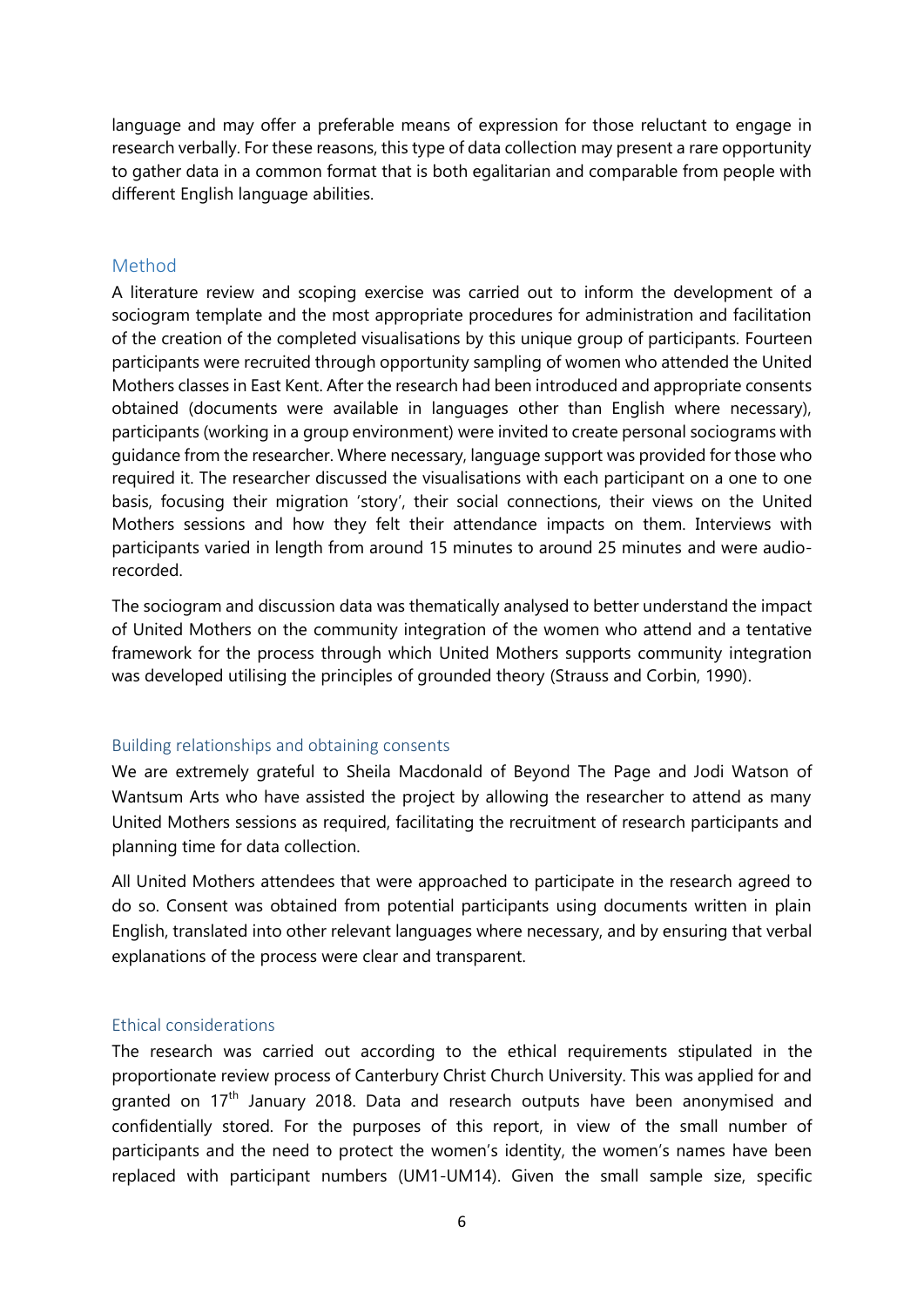demographic detail which can be linked to these pseudonyms is not provided to protect anonymity and, for the same reason, any reference to nationality in the quotations has also been removed.

### <span id="page-6-0"></span>Results and discussion

#### <span id="page-6-1"></span>Setting the context: the women's social connections

We asked the fourteen women in our study to plot their social connections on a sociogram diagram and Figure 1 overleaf represents a 'best fit' summary of their networks and community links. The centre of the concentric circles represents themselves and their closest relationships and connections. The next concentric circle represents regular and friendly social connections and the outer circle represents distant social connections or 'weak ties' (Granovetter, 1973). The oval 'components' are people or groups of people with whom the women declared a meaningful social connection. The detail of the components indicates which language is mostly spoken by the women in connection with this part of their network and also whether individual components applied to most or just some of the women interviewed. Where neither of these is indicated, it can be assumed that the component was represented in all women's individual sociograms. The orange lines on the diagram illustrate where there is an overlap or connection between social groups. That is, that either a person or people that belonged to one social group also belonged to another or that a link existed in the form of visitors or visiting between social groups. The size of the oval 'components' is not relevant, though their proximity to other oval components and their positioning within the circles or on the borders of circles is indicative of the relative connection between components and in relation to the women.

#### <span id="page-6-2"></span>Close social connections

The creation of the sociograms had originally been intended to be limited to local connections. However, the discussions which accompanied the sociograms indicated the immense importance to almost all the women of keeping in touch with family and friends in their home countries: *transnational, co-ethnic* connections. Almost without exception, the participants described strong and enduring ties with this social group. A reliance on transnational, coethnic relationships via telecommunications for emotional support has been long recognised in migrant populations (Wellman, 2002) and, accordingly, the women in this study exploited modern communication technology such as social media applications and videophone software to maintain regular contact with loved ones. Some described almost constant contact with their mother 'every day, every second...' (UM14) and for many the emotional strain of being separated from their close families and friends was pronounced and impacted considerably on their sense of wellbeing, particularly if they were not able to visit regularly or if they were worried about a loved one's health.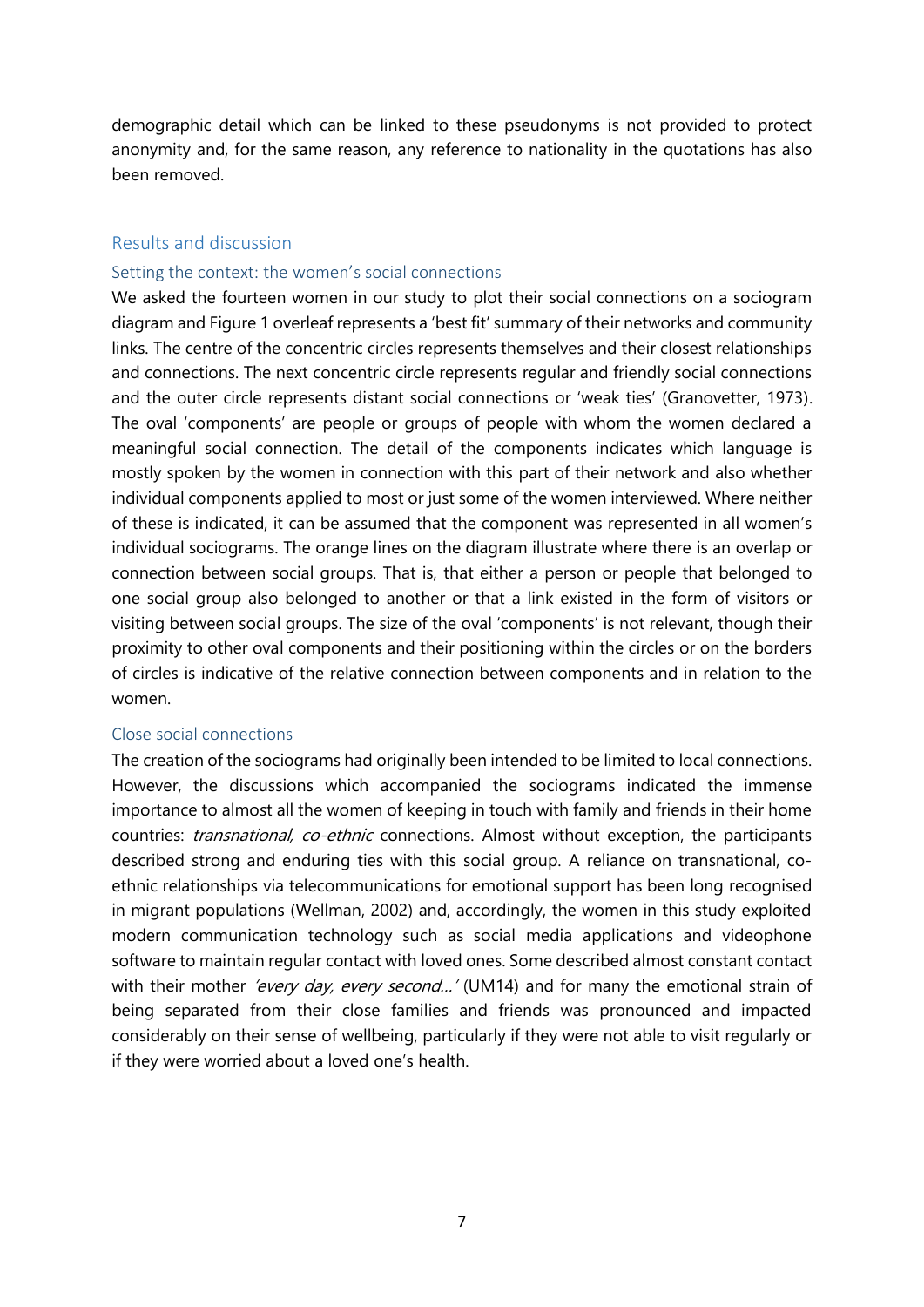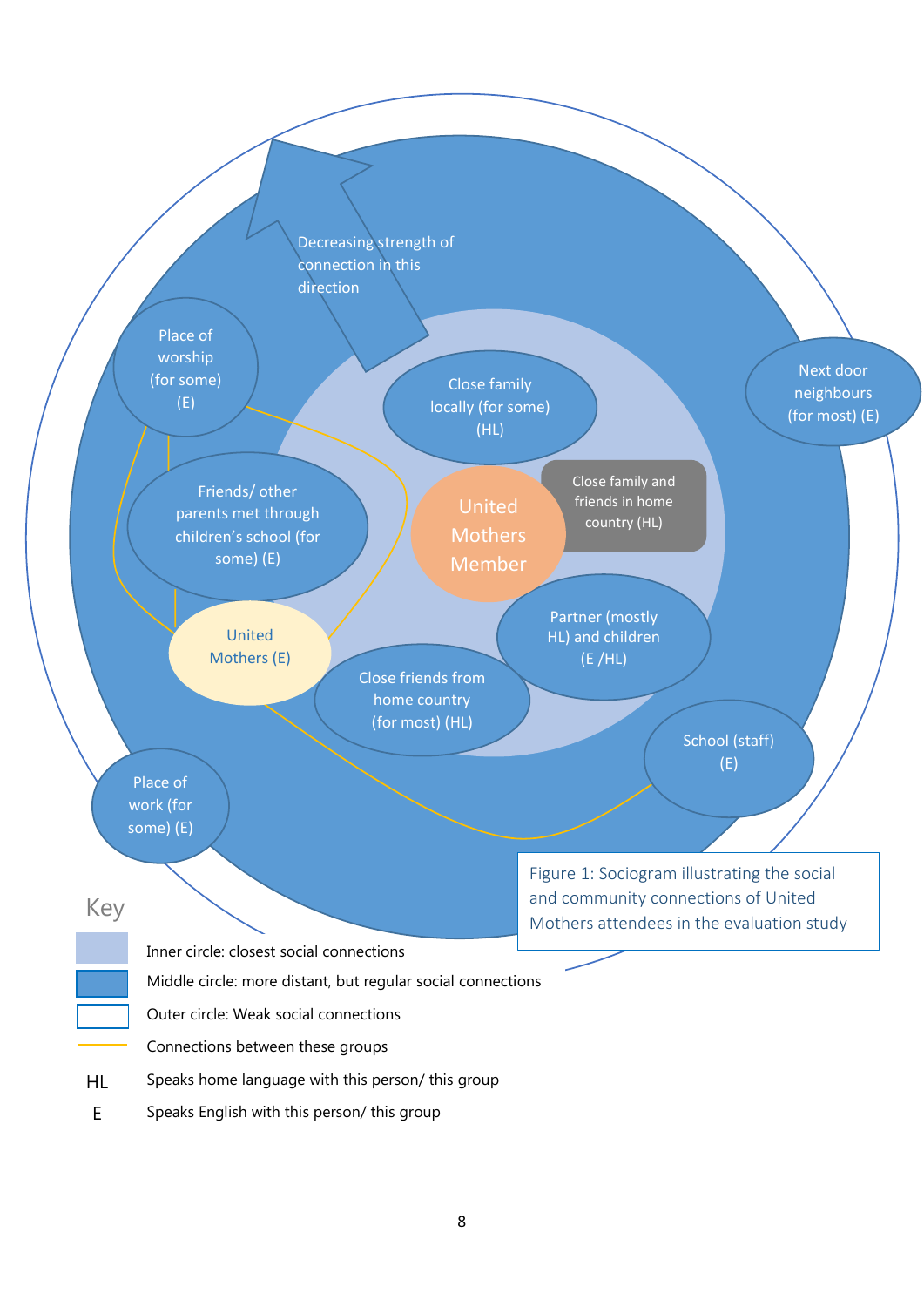This centre circle of the closest connections also contained a range of co-ethnic social networks in the local community for almost all women in our study: all lived with partners or children or both and, additionally, most also had strong connections with at least one other family member or friend who shared their national heritage but who lived locally. Of those women who lived with partners, all described conversing in their home language (with the exception of two women whose nationality was different to their husbands, in which case they spoke English). Most communication with children was in a mixture of English and the home language, whilst conversations with other co-ethnic family and friends was always in the home language. This gravitation of social networks towards co-ethnic groups is well documented (e.g. Ryan et al., 2008) and is to be expected given the advantage of shared language and culture and the relative challenge of building relationships with the wider community. Some women in our study described how co-ethnic connections had been invaluable to them upon arrival in the United Kingdom (UK) for instrumental and informational social support such as providing work and advising about getting children into school. For some, this support was still well-utilised some years into their migrancy, particularly if their English language ability remained weak. However, the extended maintenance of strong ties with co-ethnic individuals can occur at the expense of broadening social networks and is generally considered to be socially disadvantageous (Griffiths et al., 2005). Additionally, the expectation that migrants can fulfil their social needs from within their own communities both over-estimates the availability of support resources and underplays the diversity that exists within co-ethnic groups (Ryan et al., 2008). Community integration is reliant upon the building of new social connections in the locality which is increasingly recognised as a complex process (see Ryan, 2016). However, in our data, despite almost all participants describing themselves as open to new friendships and social connections, most of the women were frustrated by the challenge of developing new friendships and making new social connections. They described being thwarted by barriers of language, confidence and the limited work and leisure opportunities afforded by family responsibilities. For example, UM10, a member with relatively strong English described the difficulty of inserting herself into the fast-paced chat in the school playground:

# Whenever I stand with the English mothers, they speak with each other so sometimes I don't understand. It's very hard to mix with them.

Connections that *had* developed with English nationals appeared to have done so because of proximal convenience: some women described being on friendly terms with their nextdoor neighbour, for example, and others had developed strong connections with the mothers of their children's friends following playdate requests. Though in some circumstances, employment is likely to offer an opportunity for migrants to meet people and improve English language skills, this appeared not to have happened for the women we interviewed. Most were at home caring for their families and although some of the women we interviewed went to work, all but one worked in a job where they spoke no or minimal English either because the job did not require them to converse (e.g. cleaning) or because the other workers spoke their home language.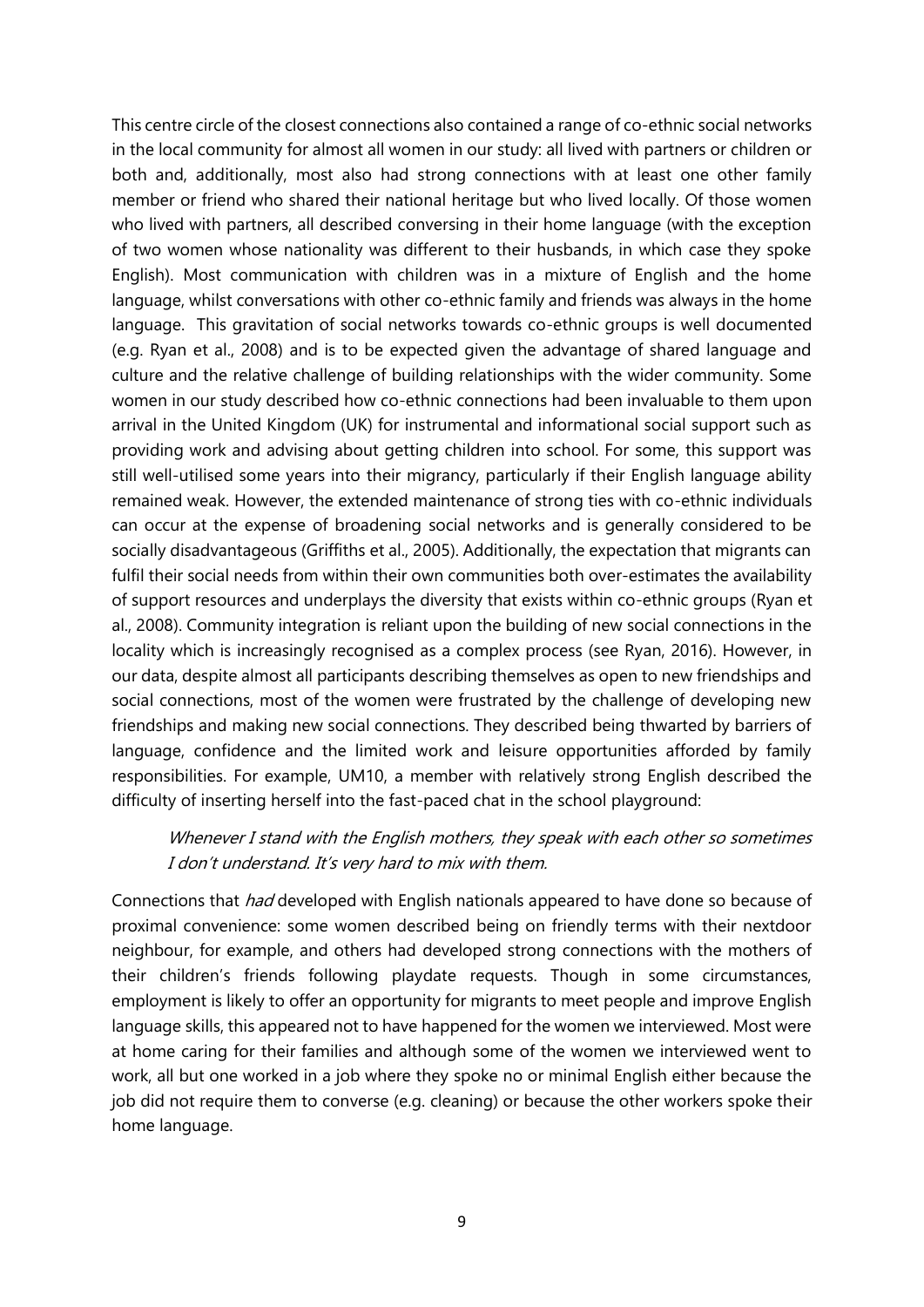Overall, the social networks of the women were small and close connections were likely to be from a co-ethnic community. The strongest links that the women had outside these co-ethnic communities was with their children's schools as a result of their regular presence there and connections made with other parents through their children, though the strength of these connections seems reliant on English language ability – those with weaker language had not developed any strong connections with English speakers at school. Some women also had developed limited connections through their place of worship or work. More distant connections or 'weak ties' (Granovetter, 1973) which have been traditionally considered as instrumental in the lives of migrants in supporting the acquisition of social capital (see Bourdieu, 1986 and Putnam, 2000), were also minimal. This appears to be a result of limited opportunities for the women to develop connections as a result of their caring responsibilities.

# <span id="page-9-0"></span>Development of a tentative framework of the process through which United Mothers supports community integration

Analysis of the discussions with the women, centred around their sociograms, enabled us to establish key themes around the value to them of the United Mothers groups and their perceptions of the impact of their engagement with the classes on their integration into the community. Given the lack of clarity in the academic literature around the key tenets of community integration (e.g. Ager and Strang, 2008), we employed a grounded theory approach (Strauss and Corbin, 1990), which prioritises the views of the women over established (but contested) models of community integration. Using this thematic approach, grounded in the views of the women, we developed a tentative model of the process through which United Mothers supports the women's community integration. The model is illustrated by Figure 2 overleaf and comprises three key stages:

### **Stage 1: Women are successfully recruited and engaged**

### **Stage 2: Holistic needs are met**

### **Stage 3: Community integration is supported**

The model is discussed and analysed in full below, using quotations from the women where appropriate.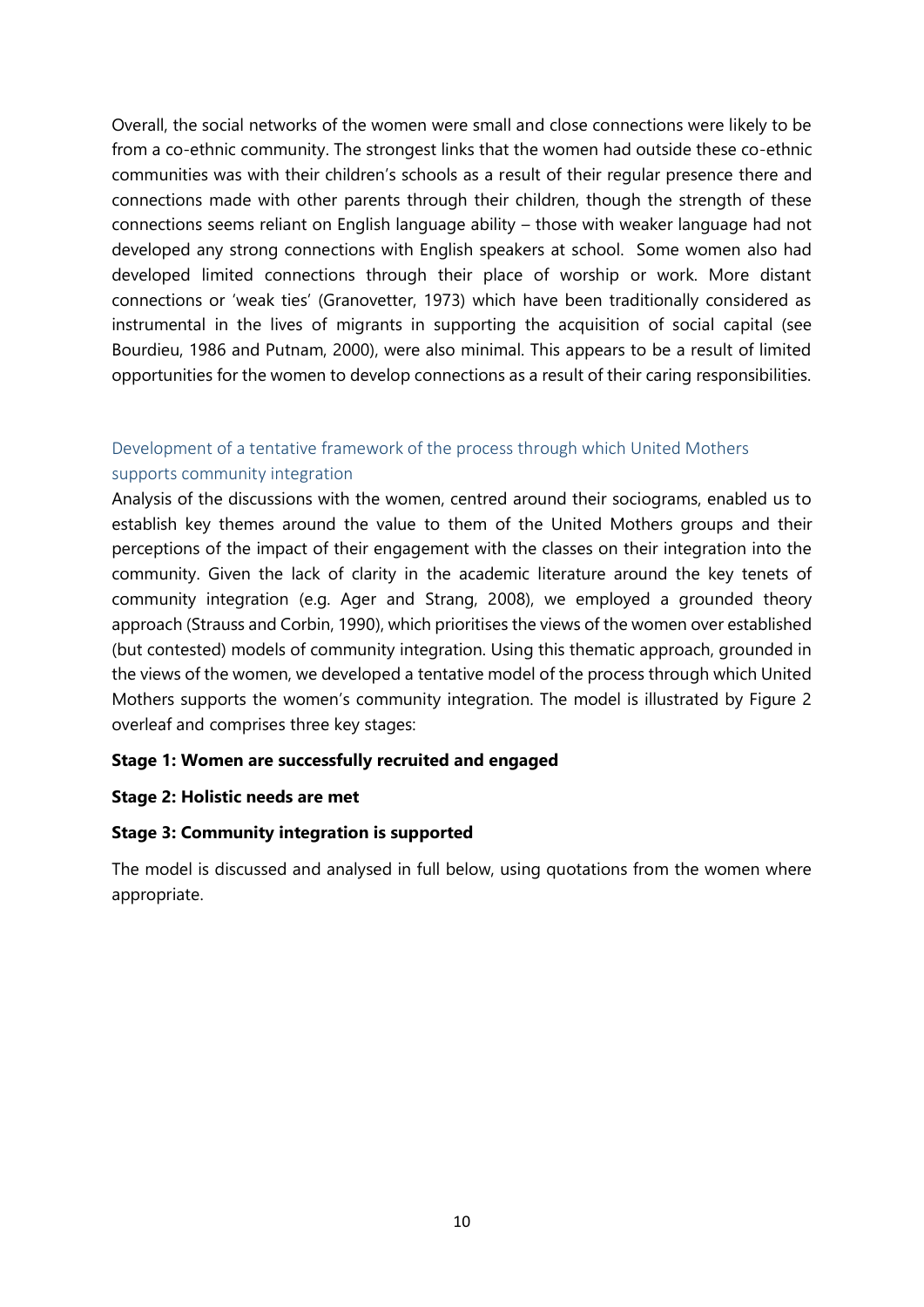Figure 2: A tentative framework for the process through which UM attendees' community integration is supported

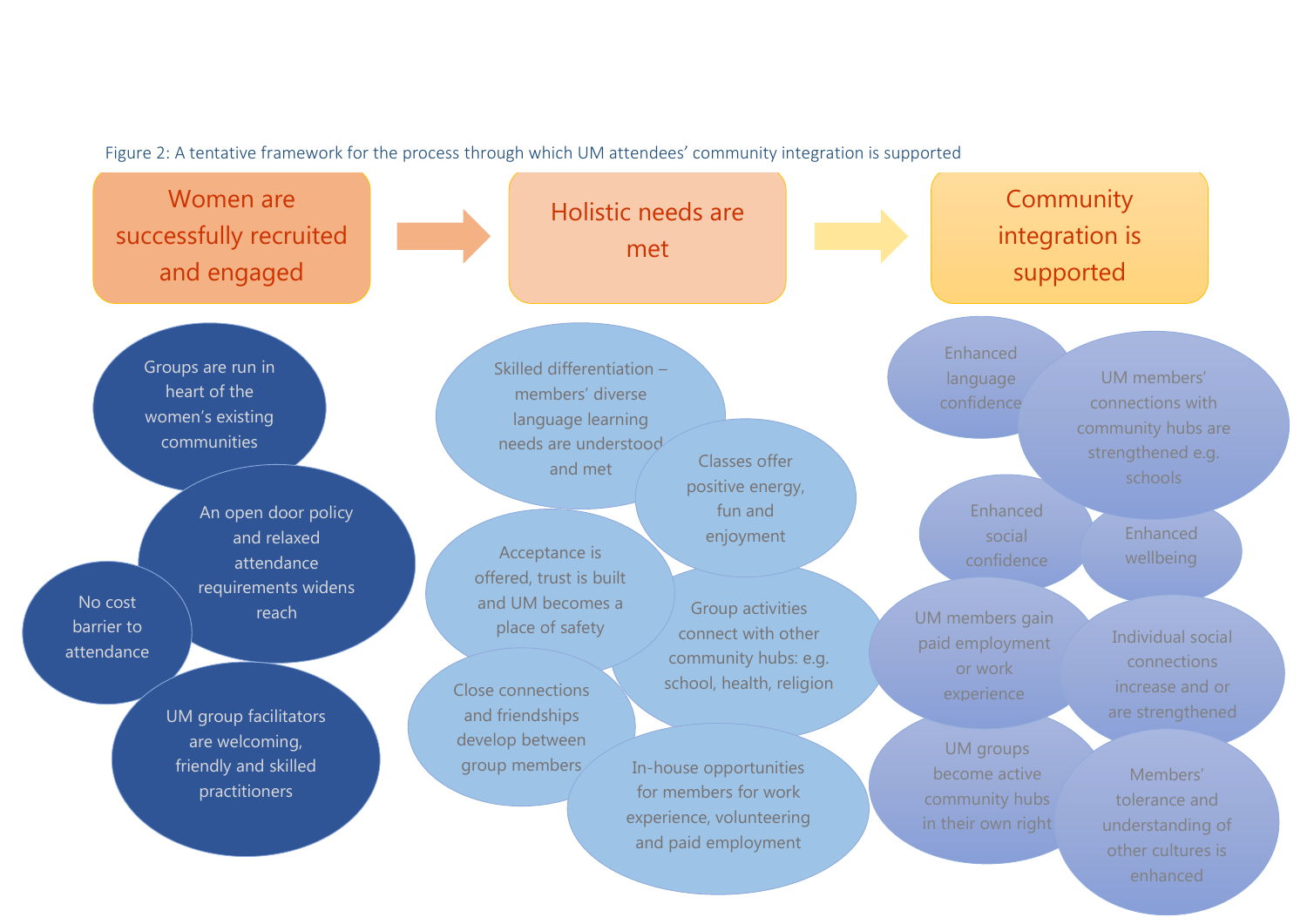## **Stage 1: Women are successfully recruited and engaged**

Key tenets of this stage:

- Positioning at the centre of the women's social communities
- An open door policy and relaxed attendance requirements widens reach
- No cost barrier to attendance
- United Mothers group facilitators are welcoming, friendly and skilled practitioners

The section above entitled 'Setting the context: the women's social connections' sets the scene for the positioning of the United Mothers groups. It describes close social networks which mainly comprise co-ethnic connections with a limited opportunities to speak English and forge connections with the broader society. On their sociograms, the connection with the United Mothers groups was plotted by the women at the edge of their close, inner circle or in the next concentric circle. It provided a regular and enjoyable calendar event which was keenly anticipated and, crucially, which brought them together with a group of women that they described as friends. The 'open door' policy of the groups' operations also meant that many women attended with a close friend or family member, further strengthening their connection and commitment. Most women were first attracted to the groups by the offer of 'free ESOL' and it is notable that in addition to the social aspects of the gatherings, the UM groups offered, for most, a rare opportunity to speak, practise and learn English. This is reflected in the quote below from UM13:

I stayed in this group because it's the only place where I speak English...And I know many people, even they've lived here ten years and they don't understand – just simple things. …because I think that people who come from [geographical area] normally they live in their own communities. You don't need English in factory…. If you come here to work, go direct to factory, in shops you don't need because you don't go in shops where you need to ask. At home they watch their own TV...

Like many of the women we interviewed, UM13 had attended an ESOL class provided by the local authority but had completed all courses that were provided and had found herself searching for something else to help her continue her English learning. This experience is consistent with Macdonald's (forthcoming 2019) observation that traditional ESOL classes can lack flexibility and do not generally support integrated research into the English-speaking community.

Many of the women who were interviewed described living in challenging financial circumstances in which they struggled to meet their monthly household financial commitments. It is unequivocally recommended, therefore, that in order to be accessible to the women it hopes to support, United Mothers remains 'free of charge'. In addition, we recommend that the (continued) provision of a group with an associated creche is prioritised in funding applications. Macdonald, (forthcoming 2019) notes that childcare solutions and funded classes are two practical solutions to the barriers of young women accessing ESOL classes. We also support the maintenance of the 'open door' policy and flexible attendance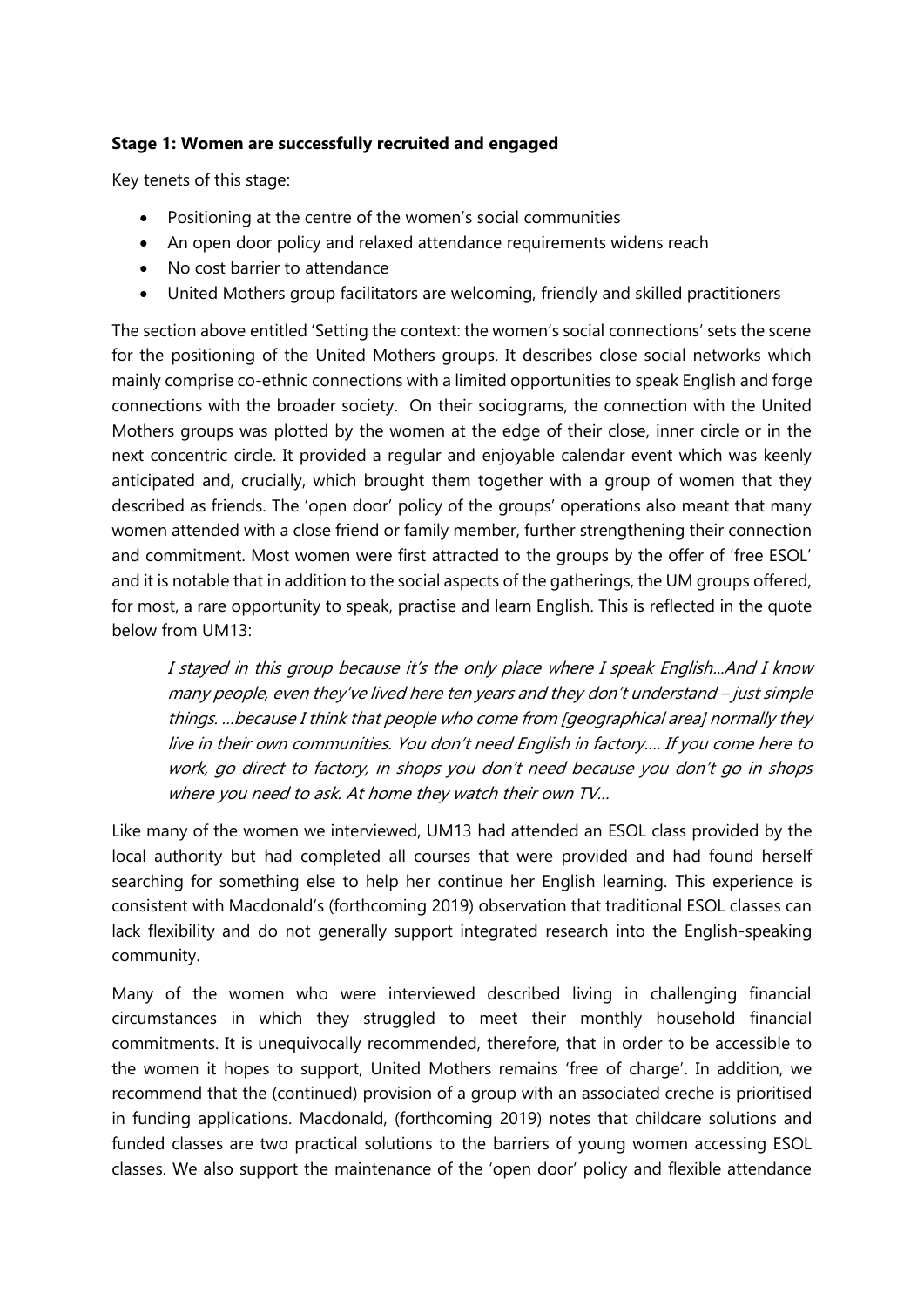requirements which widen the reach of potential United Mothers attendees, since regular attendance for adults with caring responsibilities or on irregular shifts can become impossible (Macdonald, 2013) and, furthermore, the experience of the United Mothers facilitators is that the flexibility of the 'open door' is frequently utilised by members (Macdonald, forthcoming 2019).

With the policies above in place and by locating themselves at the heart of the women's existing social networks with strong connections to primary schools and a Children's Centre, United Mothers groups are well positioned to recruit the women that it hopes to support. This has been borne out by recent numbers of attendees, particularly at one group. However, once recruited, a challenge remains in engaging and retaining attendees in order that they can be supported on a longer-term basis. It was clear from our data that the positive 'first impressions' offered to new recruits by both members andgroup facilitators – the latter consistently described as 'friendly' and 'professional'- has been instrumental in supporting initial retention. This quote from UM5 encapsulates the general sense that was conveyed about the atmosphere of the group:

I just love the people in there…The people are very friendly. The members, but also Jodi and Sheila. They know how to talk to people.

# **Stage 2: Holistic needs are met**

Key tenets of this stage:

- Skilled differentiation members' diverse language learning needs are understood and met
- Classes offer positive energy, fun and enjoyment
- Acceptance is offered, trust is built and UM becomes a place of safety
- Group activities connect with other community hubs: e.g. school, health, religion
- Close connections and friendships develop between group members
- Inhouse opportunities for members for work experience, volunteering and paid employment

The 14 participants that we spoke to in this project were diverse in all respects: their ages ranged from 18 to 48, they had migrated to the UK from (or spoke of a family heritage from) seven different countries and described unique and divergent life histories that had preceded their arrival in Thanet and at the United Mothers groups. Unsurprisingly, the reasons they gave for deciding to first attend and stay as active members at the United Mothers groups were equally diverse. Most women stated that they were hoping to improve one or more aspects of their English language ability, though this ranged from starting out as a beginning learner to being fluent but wanting to perfect an accent. The quotes below from UM2 and UM5 illustrate just two of the diverse language learning needs that the women we interviewed recalled as part of their decision to first attend the groups: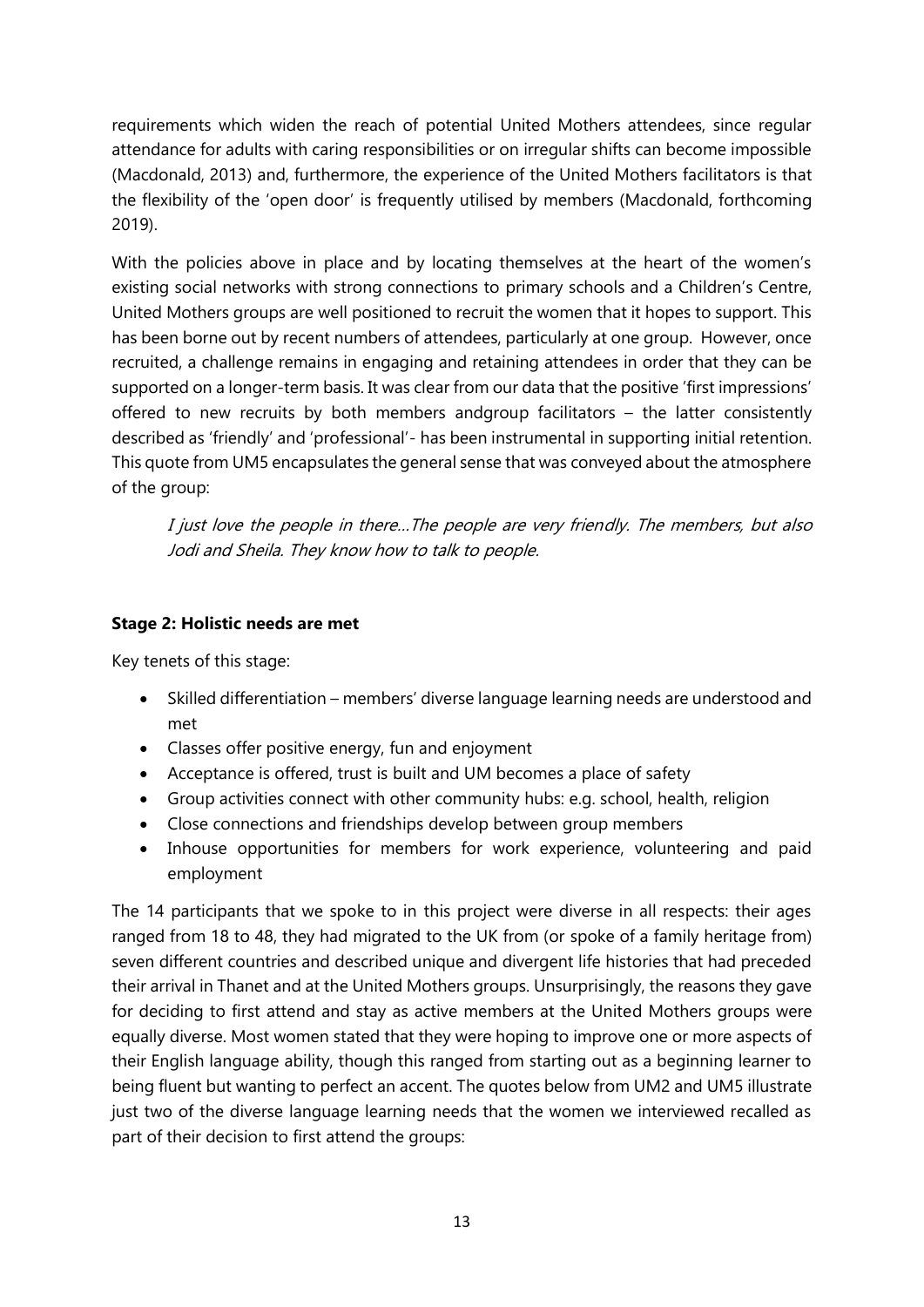I know my English is not good. I need to speak to people in English to function…going to doctor, going to council, going to bank. I need to talk [to] my neighbour.

When I heard it was a language class, my first thought was 'I don't need that'. But when I came here, it was a bit different. A bit of socialising, the multi-cultural thing. And the thing they were focusing on was fluency. That was the thing I was looking for, and I found it here.

Despite the differences in English language ability and divergent language learning needs, all but one of the women we interviewed stated that they felt their needs had been or were being met through their attendance at United Mothers groups. This is testament to the ability of the group facilitators' expertise and skills in ESOL teaching and differentiation.

For some of the women we interviewed, language learning or improving language confidence was not the only motivation for attendance. For this group, the social contact offered by the group was at least as important as the language learning and they described being attracted by the sense that they would be accepted, that they might make friends, meet people from different backgrounds or, paradoxically, that the other group members would be 'like them':

I like it because there are many people in the same situation…many people a long way from home. (UM4)

I like United Mothers. The people are kind. They are not racist. (UM7)

For me, the language is not the issue. I can interact and I can convey my point. The most important thing for me is socialising, making new friends. Actually,when you're living in a community, we should know each other, be able to help each other. (UM13)

The United Mothers teaching approach embeds a unique, cross-disciplinary model that combines ESOL with Natural Voice techniques including singing, plus drama and other creative activities' (United Mothers, 2019). The response of the women we interviewed to the features of this creative approach was wholly positive. The voice work and activities which take place at the start of the session were described as fun, relaxing, confidence building and something which set them up for a productive day, as the quotes below illustrate:

It's relaxing. No one is shy. (UM1)

It's relaxing. Because there are no men there. It's fun. (UM3)

I like it. It's helpful. It cheers you up first thing in the morning. I like it. (UM4)

I do like the exercise, straight away as we come in. Waking up our souls and minds and refreshing [ourselves]. It makes me want to do more when I go home. (UM2)

Jodi's exercise…at first I was thinking 'what is she doing?', then I realise that it is really helping me because when I am making faces in front of these strangers, its rubs off the fear. I don't have to be shy. (UM10)

I like it [the warm up], I feel good! (UM7)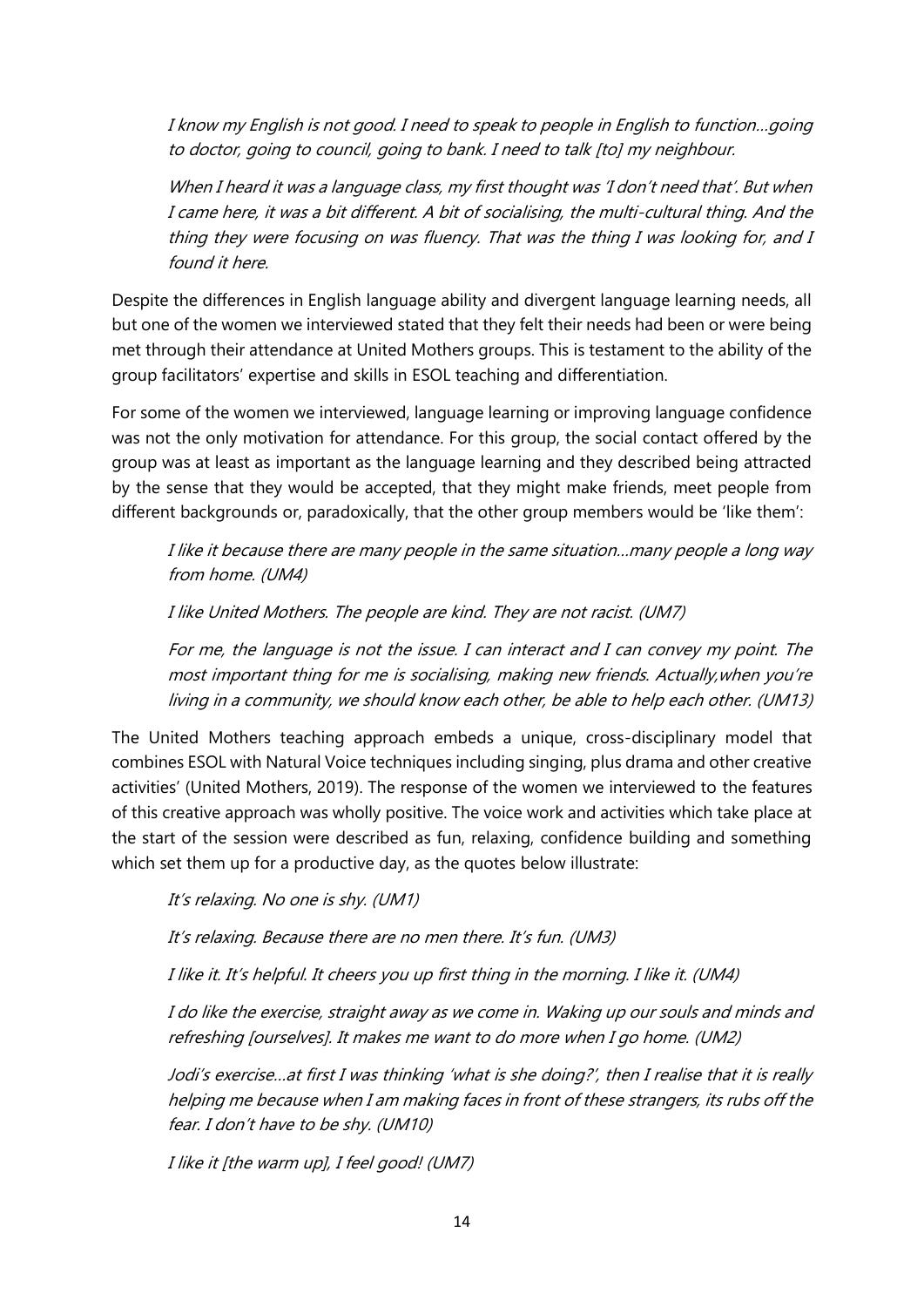More broadly, the women described the group space as 'full of positive energy' (UM4) and those who had experienced both, drew favourable comparisons between the United Mothers groups and a more traditional English language learning class:

You feel more relaxed. You don't feel like 'you sit, you write, you feel like you're in school'. (At United Mothers) You feel like you're at home, you feel comfortable. (UM3)

The enticing atmosphere of the United Mothers groups has already been described as an important tenet of the initial recruitment and engagement process detailed above. However, the sense of the groups as 'friendly' as an outgoing feature was unanimously valued and cited by the women that we interviewed. For some women, it made their time in the groups simply more enjoyable, whilst for a minority, the friendship bonds contributed significantly to their wellbeing:

Everyone's really nice. Just so friendly. It's a sisterly bond. [Retells an anecdote that had happened at home and she had shared with the group that day]. The fact that I could tell someone about it. I was telling everyone and they were laughing and giggling. It was nice to have someone. Normally I'm at home and I don't have anyone to talk to because the kids are at school (UM9)

Furthermore, for some women, ideas around friendliness moved towards the concepts of trust and safety:

The main important thing about this group, is that we don't let anybody down. We are just holding hands. If someone is making a mistake, we are not going to laugh at them. (UM4)

This notion of trust was reiterated by UM13 who articulates its particular resonance to the lives of migrants:

There is a moment of trust. Trust is the thing. I can trust this society [United Mothers], these people. They will not betray me. Because many people who migrated, they went through the biggest hurdles of betrayal. From their own government, from their own people and this is a very big issue that sits deep inside us.

Some women with stronger English language abilities had fewer needs around language and described being involved with United Mothers as providing a welcome opportunity to 'help others' or gain experience that might be useful to them in seeking work. UM13 describes how she had come to the UK with a strong English ability but, before finding the United Mothers group, had been without the confidence or the local knowledge to find a way to use her skills:

I think I wasn't very willing to [join a community group]. No confidence. Not enough to offer something…I don't know. It's quite tricky because I know I can offer a lot but on the other hand I didn't know how to and where.

Similarly,UM8, who also came to the group with a strong English language ability, explained how being able to support others was a valuable part of her United Mothers experience: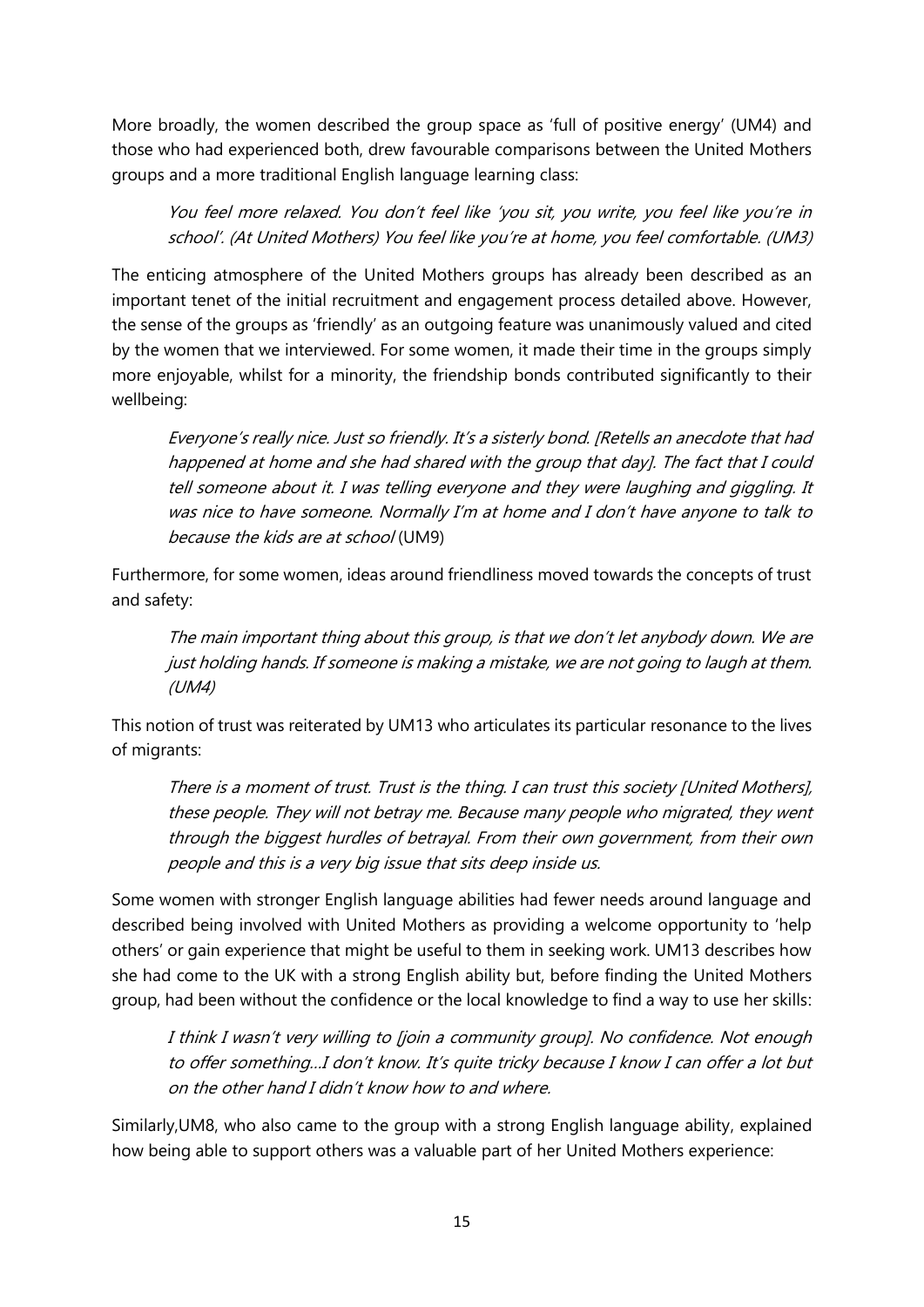I really like to be helpful too. There are a few ladies who really like to come and approach me for help…I do try to help them because although we don't speak the same language, I can still try to help them.

Both UM14 and UM8 have been offered volunteering and paid assistant work in the United Mothers groups.

Finally, in terms of needs that were described as met through the United Mothers groups, several women described finding meaning in the connections made between United Mothers and other community hubs. Migrant mothers of young children have been previously described as navigating a specific 'borderline of citizenship' because of the necessity of daily interactions with educational and health settings (Macdonald, forthcoming 2019). The United Mothers groups have received informal presentations from local health and community leaders and from school staff and have made visits to places of worship and cultural centres. In particular, informational support received during visits from school staff were mentioned as beneficial:

They started to invite visitors. Like the [headteacher] who came today. So that was stretching into the real society, the community. (UM13)

Sometimes coming to class is a headteacher and this helps with the children. (UM11)

This particular focus on community integration in connection with children can be further contextualised by Macdonald's (forthcoming, 2019) observation that migrant women often find it easier to visualise the (future) communities surrounding their children than around themselves.

In conclusion, the women we interviewed described finding value in a wide and diverse range of elements of the United Mothers groups. The needs that are met through the groups are holistic and extend beyond those that might normally be expected from a traditional ESOL class. Our data indicates, however, that the women are hugely enthusiastic about what they perceive to be the benefits of attendance.

# **Stage 3: Community integration is supported**

Key tenets of this stage:

- Enhanced language confidence
- United Mothers members' connections with community hubs are strengthened e.g. schools
- Enhanced social confidence
- Enhanced wellbeing
- United Mothers members gain paid employment or work experience
- Individual social connections increase and or are strengthened
- United Mothers groups become active community hubs in their own right
- Members' tolerance and understanding of other cultures is enhanced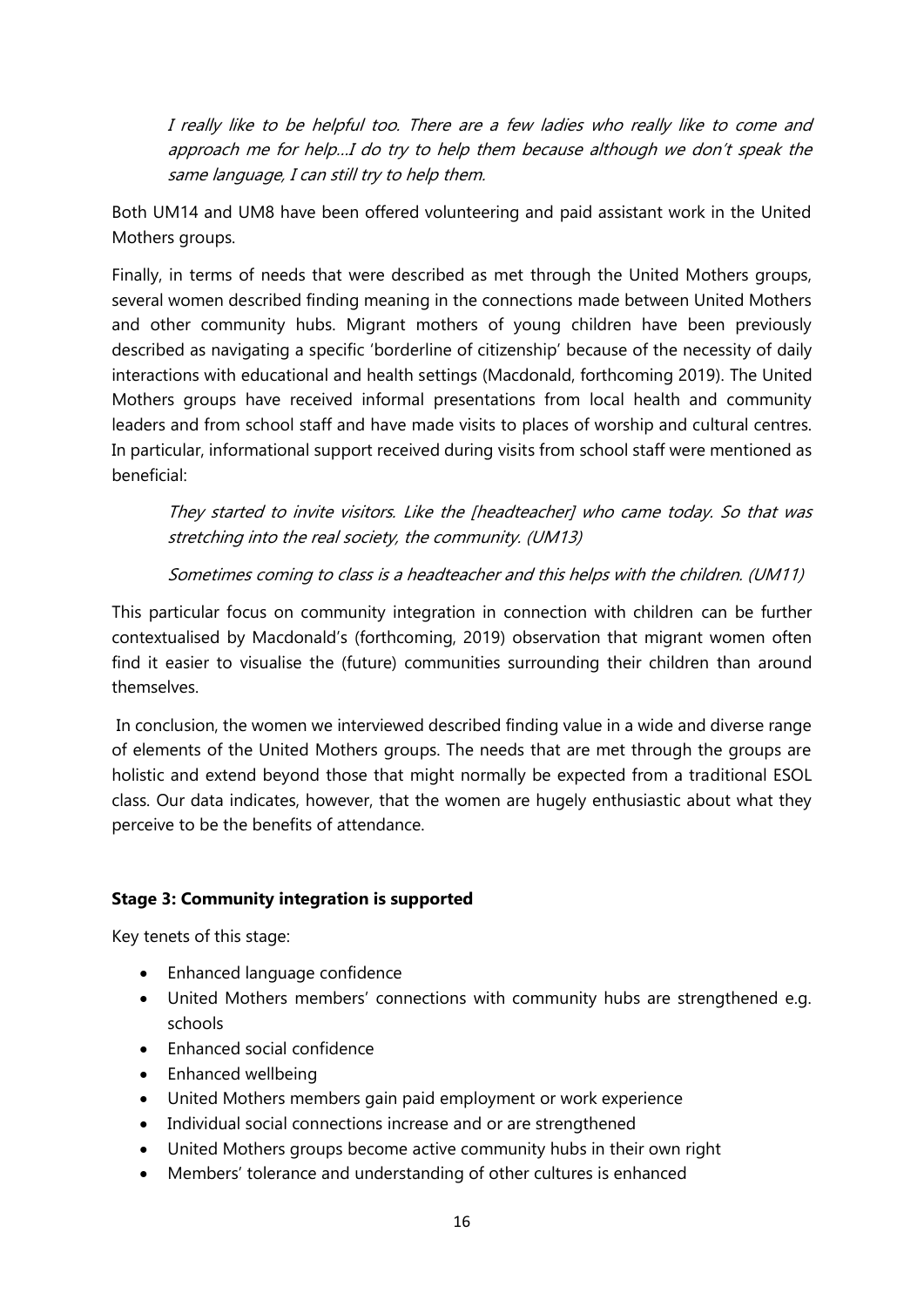### *Enhanced language confidence*

The provision of ESOL underpins the establishment of United Mothers and we were keen to try to capture some sense of the impact of attendance on language abilities. However, drawing firm conclusions in this respect was a challenge given the limitations of the design of this study (without a control group) and the complexity of isolating language learning in a classroom whilst exposure to the language outside the classroom continues. However, other than two women whose English abilities were very strong, the women we interviewed indicated that they considered that attending the group had supported their language learning:

When I came here, I thought that I could not pronounce words nicely, but now my pronunciation and vocabulary is improving. (UM10)

It's really helped me a lot. The more you speak, the more you learn. (UM2)

Because every single time, I learn something. However, I said my English, it's that profound level of English. Every time [at United Mothers], I learn something (UM13).

Other women, whose English ability prevented them from fully articulating their perceptions of language learning, reiterated that attending the groups gave them their sole opportunity in their week to speak English, which is logically likely to have a positive impact on language learning. This was captured in great simplicity by UM7:

I like. I learn. I practise.

## *Enhanced social confidence/Enhanced wellbeing/Individual social connections increase*

Confidence in English ability was often followed up by the women we interviewed by a description of how they felt attending the United Mothers group had given them more overall confidence, particularly in respect of meeting others. This 'social confidence' was sometimes bound up with perceptions of improved language abilities but was also explained as an outcome of positive social experiences in the group, particularly in connection with the groups being friendly and supportive. The quotes below illustrate some of the range of circumstances where the women felt their social confidence had improved as a result of attendance:

It was good for me because before I was very confident but (I had lost it). This was good for me, because I get more friends. (UM9)

I have more confidence now…when you meet someone new. Even when you meet English people. I don't scare like before. (UM10)

United Mothers certainly gave me something about confidence. The ability to speak to somebody you don't know. (UM13)

For a very small but important number of women, a link was made between attendance at the groups, increased confidence and notably improved wellbeing. UM8 describes how coming to classes enhances her life: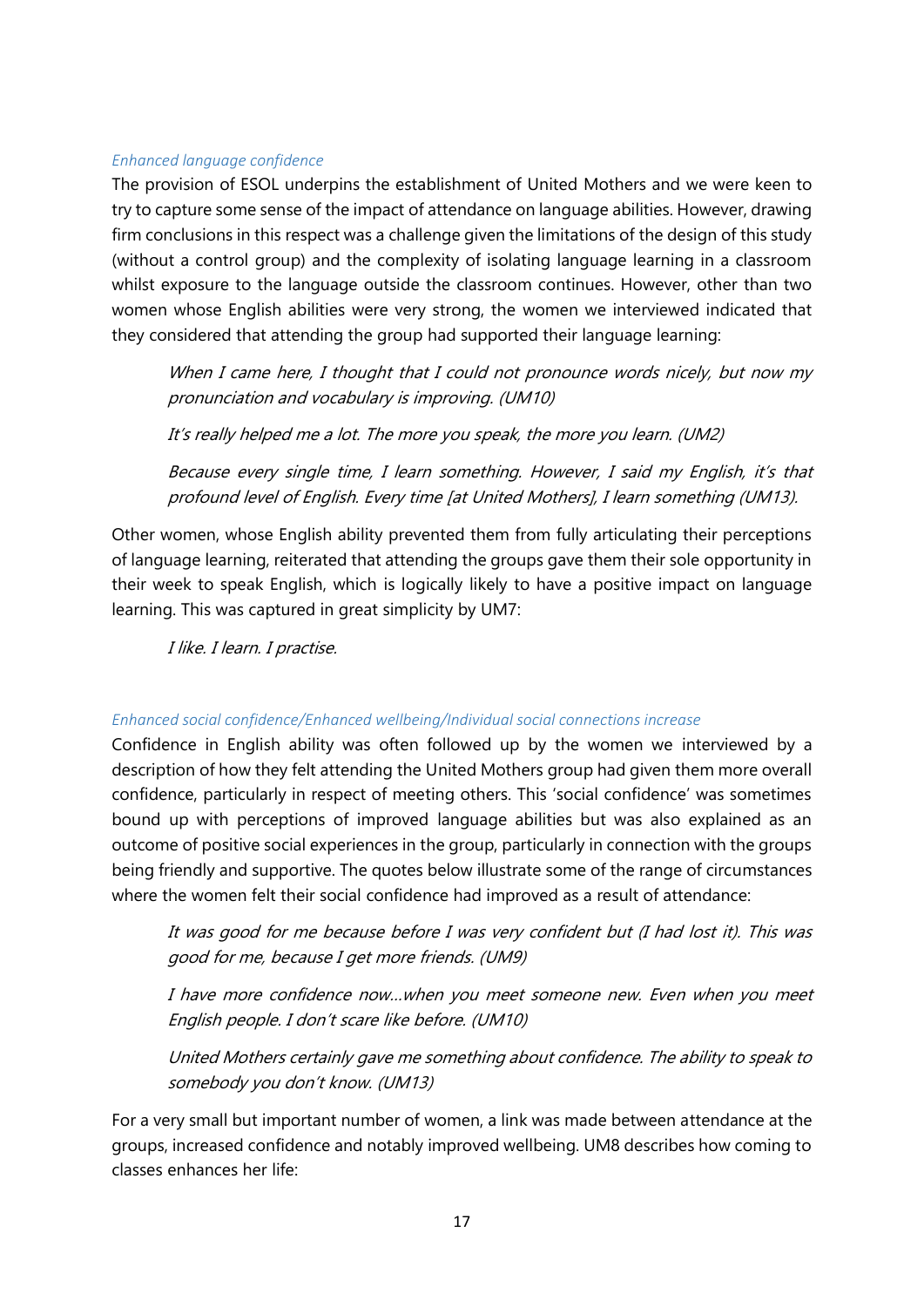I'll still keep coming. (It gives me) experience...it change the colour in your life…..This kind of stuff makes life meaningful. I do still want to come.

This long quote below (purposefully unattributed) powerfully describes the positive impact that becoming involved in United Mothers has had on one woman's wellbeing:

For six months, I was stuck at home, not seeing people, not engaging with people. So the first time [I came to United Mothers], I was a bit quiet, shy, not talking as much. But now [six months later], I am talking more, I'm laughing more, socialising more. I have boosted my confidence. Even my family have seen a huge difference in me – I'm more happier, joking, laughing.

I just feel better about myself. I feel like I am somebody. Before I felt like I was nobody. You know, when you go through tough times, you feel like you're nobody, you're worthless. But, coming to United Mothers, you feel like you're somebody. You're a human being. You're noticed.

Enhanced social confidence can also be linked to the generalisation of social connections made in the UM groups to other places. All of the women we interviewed described how their social connections had widened because they considered other members of their group as 'friends':

# Everybody (in United Mothers) is my friend. (UM3)

All women that we spoke to concurred that they would happily greet and speak to other group members if they met them in the street or at the school gate:

When I see people (from United Mothers) at the school, we start talking, chatting. (UM10)

## *United Mothers members gain paid employment or work experience*

We described in Stage 2 how some women had relished the opportunity to gain volunteering or paid work experience within United Mothers as a result of their involvement. For another woman, attending the group helped her to make professional connections that she would not otherwise has made (sometimes referred to as 'bridging capital' (Putnam, 2000)). This led to her gaining a volunteer position which has since converted into paid work:

United Mothers has been a saviour for me here in England, because when I came here I don't know anybody. Here I meet different people, different professionals. I make friends. They also came to know about me, what kind of person I am…This is how I got the opportunity as a volunteer. (UM2)

A second woman described how her increased confidence (as a result of her involvement in United Mothers groups) could lead to employment elsewhere: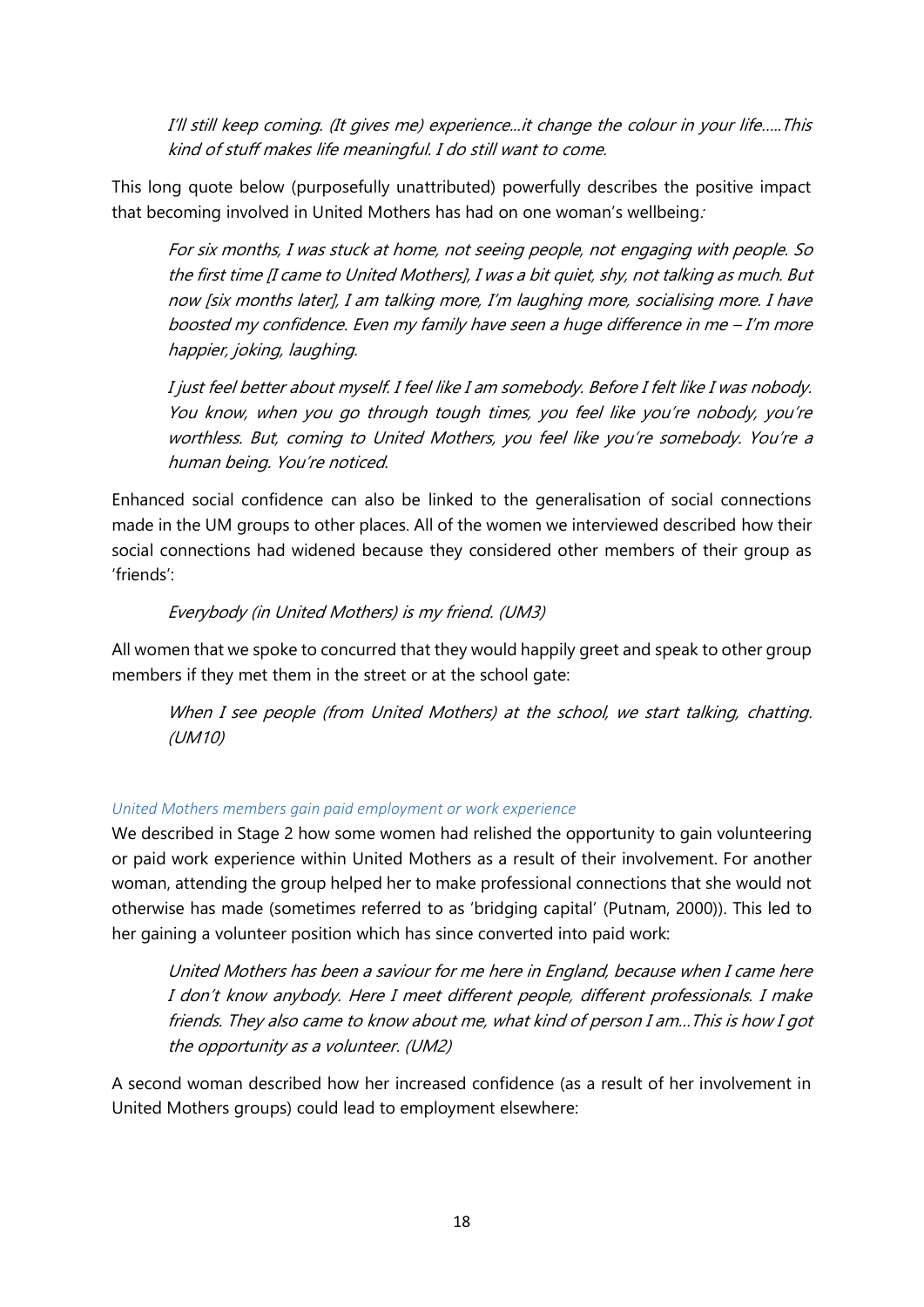I finally can maybe come out of my shell. I can be of use to a wider community. I don't know how to say how does it feel. It feels right. It definitely gives me a chance to be visible for others who might potentially think of me [for work] in another place. (UM13)

Overall, as a direct result of their involvement with United Mothers, five of the fourteen women that we interviewed had gained volunteering or paid roles either within or outside of groups.

#### *Members' tolerance and understanding of other cultures is enhanced*

That's the only common thing. They might have might have different background – different religion, different culture, all that. But they are really kind people, they are kind to each other. Especially the ice-breaking part when we start talking, move around, stuff like that. Everyone tries to help each other, and that's it. Yeah. When they smile at each other, that's it! That means they are connected and it doesn't have to be the same religion, same culture whatsoever. (UM8)

The focus of this evaluation was on the impact of United Mothers group attendance on the social connections between those who attend and the wider local community. However, an unexpected theme emerged in the data which is linked to one of the underpinning values of Beyond The Page: to 'break down the barriers of …cultural differences' (Beyond the Page, 2019). Our discussions indicated that attendance appears to enhance knowledge and tolerance of other cultures. Several women described how they had little opportunity to meet people other than those from their own ethnicity: 'I meet different people, which I don't get the opportunity (for) in my regular life' (UM4) and others expressed delight that they had learned something new about another culture that had surprised them and which they had shared with family and friends. Finally, some women described how meeting women from different cultures had increased their confidence in speaking with people outside their own community and had reduced their 'fear of the stranger'.

### *United Mothers groups become active community hubs in their own*

Finally, in respect of Stage 3: Community integration is supported, we concluded by reviewing the data as a whole that United Mothers groups have themselves become strong and active community hubs through which the women have started to become active citizens. Through meeting regularly, sharing experiences, supporting each other and through their involvement in community activities and by welcoming visitors, United Mothers attendees are effectively beginning to integrate into their local community. Beyond The Page and Wantsum Arts facilitate this integration not only by running the United Mothers groups, but by organising community events and facilitating community involvement. The quote from UM8 below successfully conveys the shared sense of community that surrounded a recent event:

The activities we do, the events that we do…excitement. In this group, we do get excited a lot. Coz when Jodi and Sheila have got an idea, like [the Power of Women event]. We were excited, the whole group was excited, the whole group wanted to share something.And on the day, I see from their faces they are all smiling, happy, proud of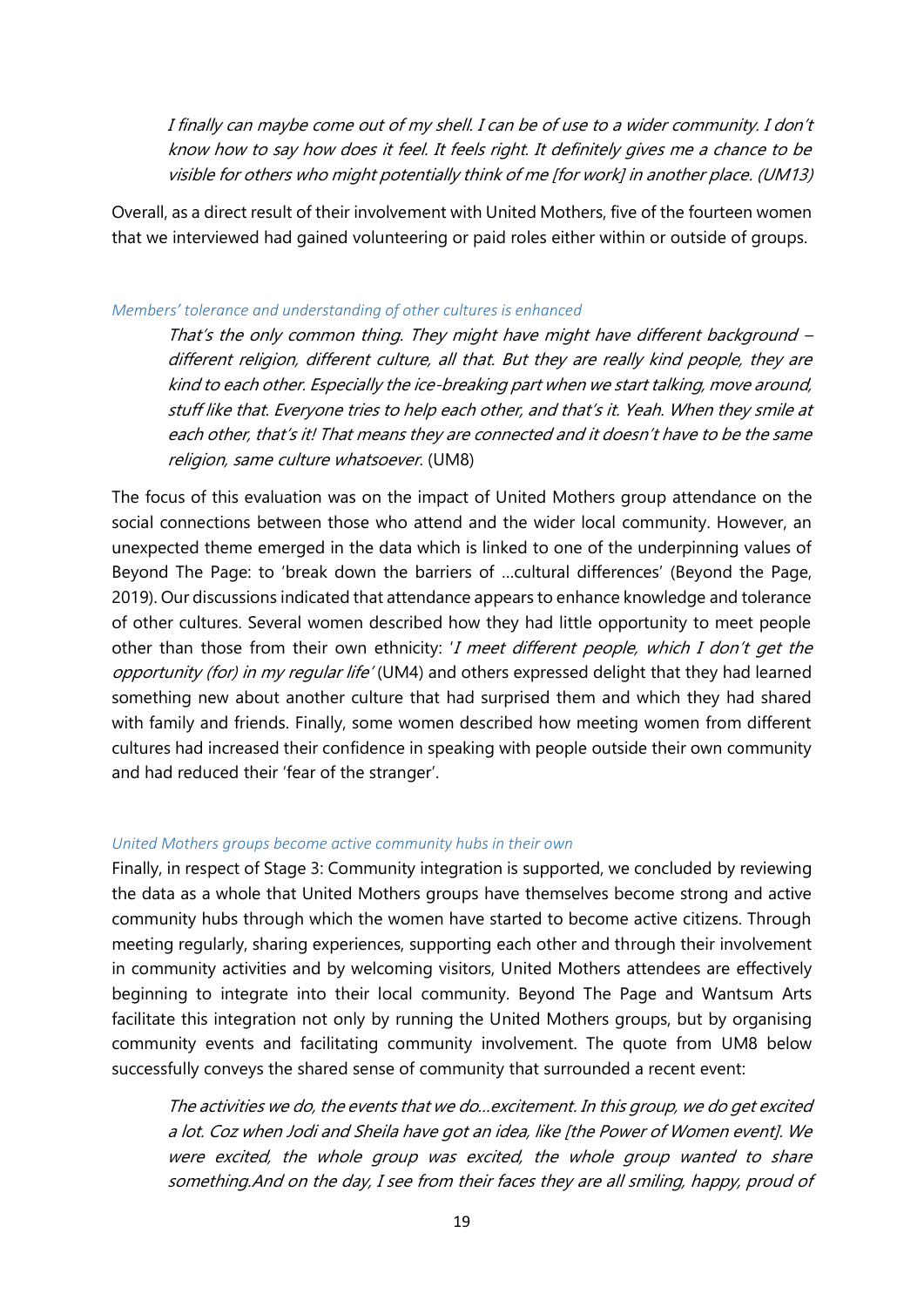themselves and the group…We share the excitement, we share everything. I think sharing is the main thing.

#### <span id="page-19-0"></span>Final conclusions

After joining this group, actually, my confidence level is up. Now I can face different people as well. It has really helped me. You can see how many from different countries people are over here. Their languages, their style, you know. The main important thing about this group, is that we don't let anybody down. We are just holding hands. If someone is making a mistake, we are not going to laugh at them. We are always helping them. This thing, the core of this group has helped me to understand, to face things. Before that, I was afraid of walking the streets, you know, strange faces. But after joining this group, I have many friends. Wherever I am going, I say 'hello, hi, good morning!'. I am more confident to make friends. It's more easy for me now. I know if someone is Afghani…I know a person from Afghanistan [through United Mothers], so maybe the other person I am meeting is a bit the same. (UM10)

This project aimed to evaluate the impact of women's attendance at United Mothers groups on their community integration. Lack of clarity around the definition of community integration posed a challenge but allowed us to prioritise the values of both Beyond The Page / Wantsum Arts and the aspirations of the women themselves in our study design. Ultimately, creation of individual sociograms and accompanying discussions with fourteen women enabled us to draw a range of conclusions around their involvement with United Mothers and their perceptions of the impact of this on their social connections and lives.

Key findings indicate that United Mothers successfully provides women with the support and opportunities to further their integration into the community. More than a third of the women that we interviewed have been supported to gain some form of employment through their attendance at the groups. By any definition, moving into employment and/or gaining employable skills and experience are considered to support integration into a community. A second key finding relates to the identification of the United Mothers groups as active community hubs and thus the women who attend and participate as active citizens. This is clearly apparent from the several successful community events with which United Mothers has been involved, but also can be reasoned from the mutually supportive nature of the groups and the connections that are fostered with other community groups. These findings are clearly aligned with a key element of the activities of Beyond the Page, namely 'engaging with organisations as active, creative partners and acting as a broker between these stakeholders and language-learning women' (Macdonald, forthcoming, 2019).

Aside from these clear markers of the enhancement of community integration, our data indicates that United Mothers groups benefit the women who attend in a wide range of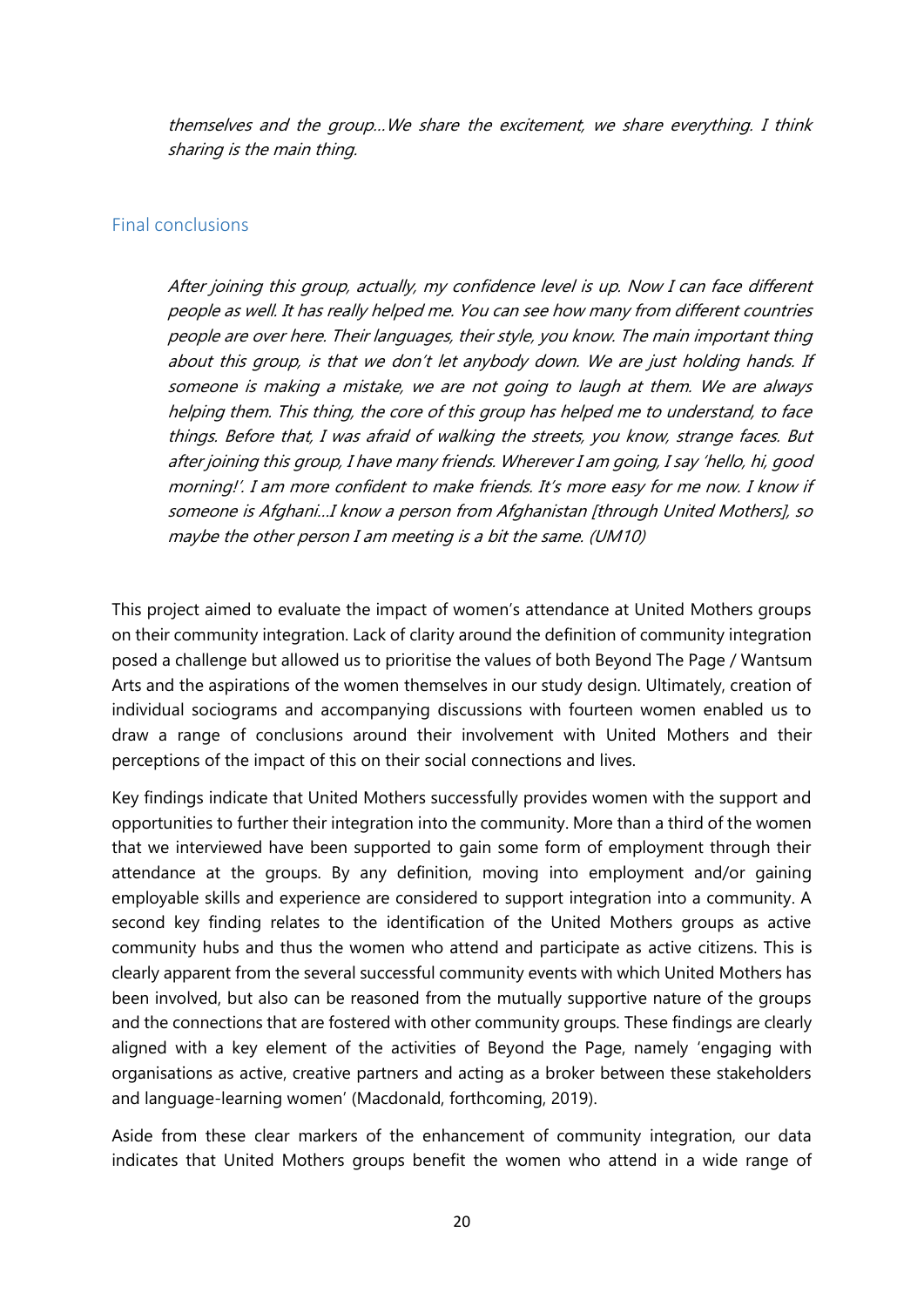additional ways, all of which are positive on an individual level and most of which could be reasonably considered to ultimately lead to enhanced community integration. For example, all of the women that we interviewed considered that either their English language and/or social confidence had improved as a result of attendance. Improved language skills are clearly linked to social integration and when coupled with greater social confidence, any impact is likely to be enhanced. Most women also reported a wider social network, though the evidence indicated that this widening was limited to other United Mothers members. Other effects that were reported by some of our sample were improvements in wellbeing and enhanced cultural understanding, which are clearly valuable at both an individual and community level.

An understanding of the process of integration of migrants into communities has historically been subject to over-simplification in the academic literature. Traditional assumptions about how social networks are accessed by migrants to improve circumstances are now being challenged (e.g. Ryan, 2016) and the processes are now being understood as complex, dynamic and more dependent than was previously acknowledged on the actions of people in making connections, rather than the availability of the opportunities to make connections. With this in mind, we conclude that Beyond The Page and Wantsum Arts should persist, as far as possible, in supporting the wide-ranging holistic needs of the women who attend United Mothers. Whilst acknowledging the significant demands this places on the groups' facilitators in terms of expertise and skills, this appears to be the optimum route to best equip the women with the language skills, confidence, connections and opportunities to afford them their best chance at community integration.

#### <span id="page-20-0"></span>A note about our sample

We are very grateful to the fourteen women who gave their time and shared their story to make this research possible. These women attended United Mothers at the time of their interviews and for this reason may have felt compelled to speak favourably about the impact of their involvement. An attempt was made to minimise the impact of this effect by reassuring the women of their anonymity and the confidentiality of their data, by asking open questions and by using a relaxed, informal interview style. However, as is often the case, the data that resulted may be slightly biased. We suggest that this is taken into account when conclusions are drawn and recommend that further research is carried out to capture the views of those who choose to leave United Mothers without explanation. Additionally, the constraints of this project meant that we interviewed less than 10 % of the women who have attended United Mothers' groups over the time it has been running and, hence, our findings are somewhat limited in generalisability by this small sample size. Nevertheless, we consider the individual accounts of the women that we interviewed and the conclusions we drew from their analysis to be as important to the development of the United Mothers initiative as any aggregate data that could be gathered from the groups, since the former provides the crucial contexts and experiential nuances that would otherwise be missed.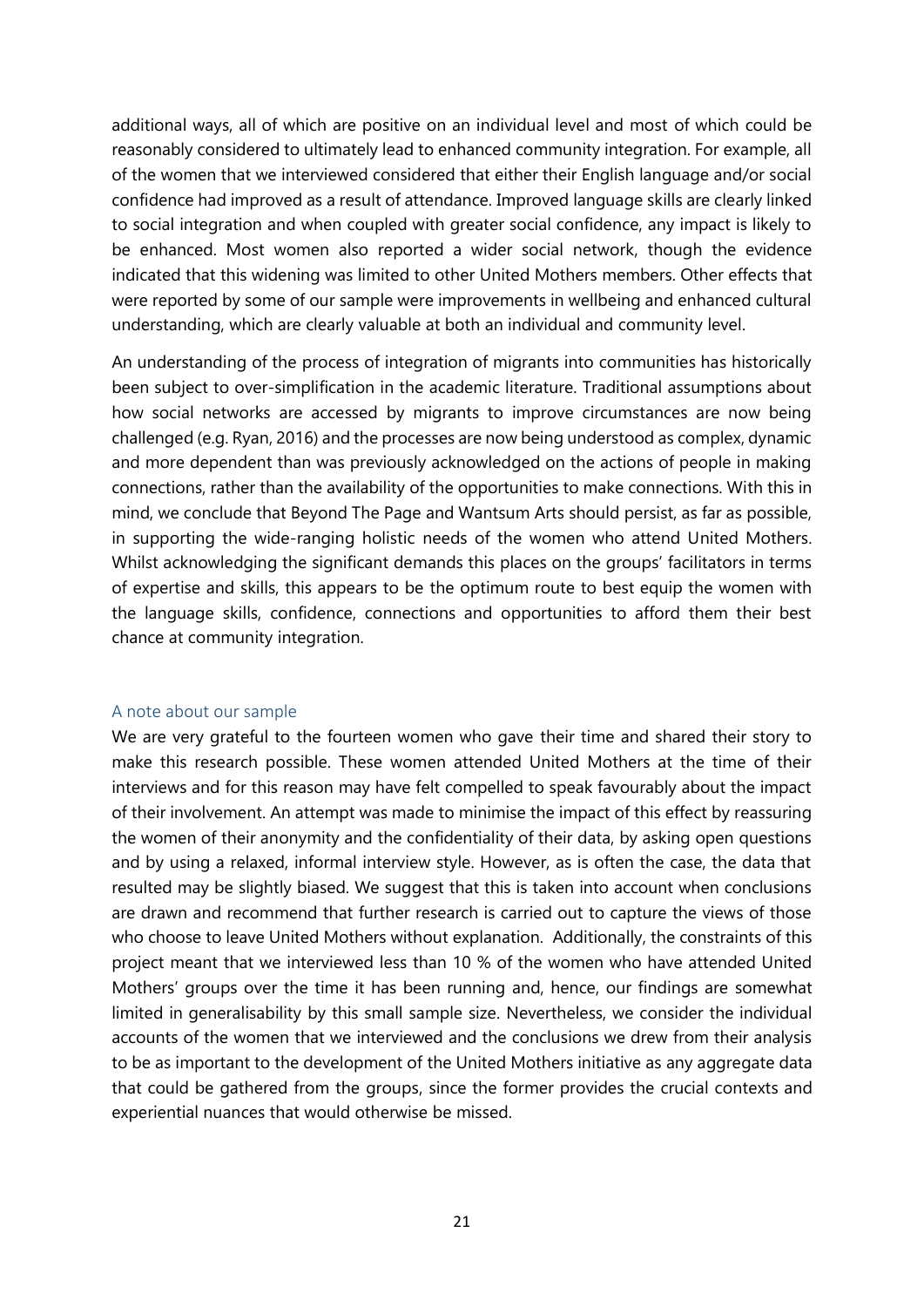## <span id="page-21-0"></span>References

Ager, A., & Strang, A. (2008). Understanding integration: A conceptual framework. Journal of refugee studies, <sup>21</sup>(2), 166-191.

Beyond The Page (2019). [Online]. Available at<http://www.beyondthepage.org.uk/> Accessed 01/05/2019.

Bourdieu, P. (1986) The forms of capital. In J. Richardson (Ed.) Handbook of Theory and Research for the Sociology of Education. New York, Greenwood, 241-258.

Granovetter, M. (1973). 'The Strength of StrongTies'. American Journal of Sociology, **78** (6):1360-1380.

Griffiths, D., Sigona, N., & Zetter, R. (2005). Refugee Community Organisations and Dispersal: Networks, Resources and Social Capital. Bristol, Policy Press.

Macdonald, S. (2013) 'Migration and English Language Learning in the UK: Towards a Feminist Theorizing'. Power and Education **5** (3):291-303.

Macdonald, S. (Forthcoming, 2019). 'Migrant Women, Active Citizens' IN: Cooke, M. & Peutrell, R. (Eds?) Brokering Britain, Educating Citizens: Exploring ESOL and Citizenship. Bristol: Multilingual Matters.

Penuel, W. R., Riel, M., Krause, A. E., & Frank, K. A. (2009). 'Analyzing Teachers' Professional Interactions in a School as Social Capital: A Social Network Approach.' Teachers College Record, **111** (1):124-163.

Putnam, R.D. (2000) Bowling Alone. New York, Simon and Schuster.

Ryan, L. (2016). Looking for weak ties: using a mixed methods approach to capture elusive connections. The Sociological Review, <sup>64</sup>(4), 951-969.

Ryan, L., and A. D'Angelo (2017). 'Changing Times: Migrants' Social Network Analysis and the Challenges of Longitudinal Research.' Social Networks. [Online]. Available at http://www.sciencedirect.com/science/ article/pii/S0378873316300764 Accessed 01/06/2019.

Ryan, L., Sales, R., Tilki, M., & Siara, B. (2008). 'Social Networks, Social Support and Social Capital: The Experiences of Recent Polish Migrants in London.' Sociology, **42** (4):672-690.

Strauss, A. and Corbin, J. (1990). Basics of Qualitative Research: Grounded Theory Procedures and Techniques. London, Sage.

Tubaro, P., Ryan, L., & D'Angelo, A. (2016). 'The visual sociogram in qualitative and mixedmethods research.' Sociological Research Online, **21** (2):1-18. [Online]. Available at [https://journals.sagepub.com/doi/full/10.5153/sro.3864.](https://journals.sagepub.com/doi/full/10.5153/sro.3864) Accessed 01/06/2019.

United Mothers (2019). [Online]. Available at [http://www.beyondthepage.org.uk/what-we](http://www.beyondthepage.org.uk/what-we-do/projects/united-mothers/)[do/projects/united-mothers/.](http://www.beyondthepage.org.uk/what-we-do/projects/united-mothers/) Accessed 01/05/2019.